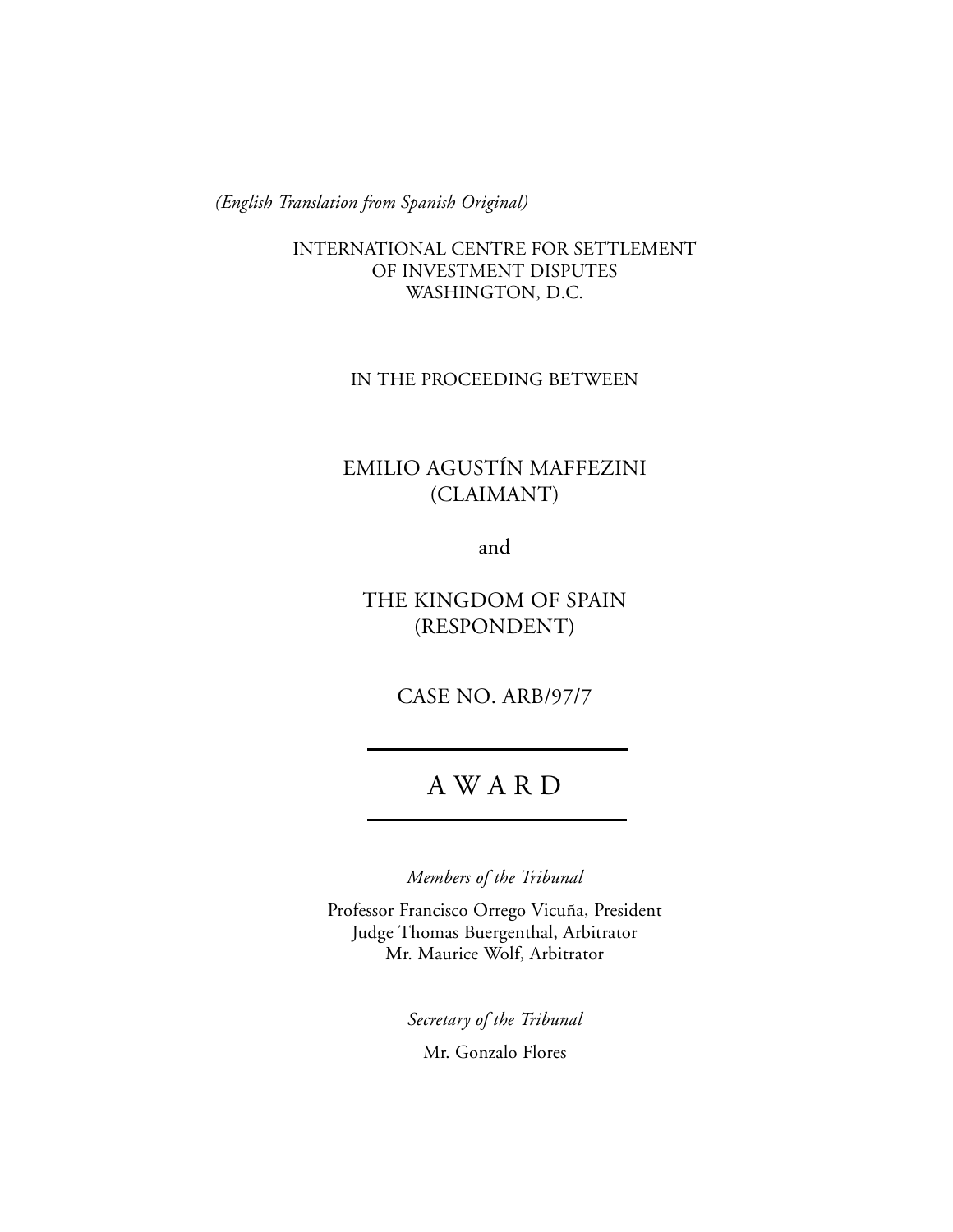#### 2 ICSID REVIEW—FOREIGN INVESTMENT LAW JOURNAL

Dr. Raúl Emilio Vinuesa Mr. Rafael Andrés León Cavero<br>Dra. María Cristina Brea Abogado del Estado Dra. María Cristina Brea Abogado del Estado Dra. Silvina González Napolitano Dra. Gisela Makowski Servicios Contenciosos del Estudio Vinuesa y Asociados Ministerio de Justicia Buenos Aires Madrid Argentina Spain

## *Representing the Claimant* **Representing the Respondent**

*Date of dispatch to the parties*: **November 13, 2000**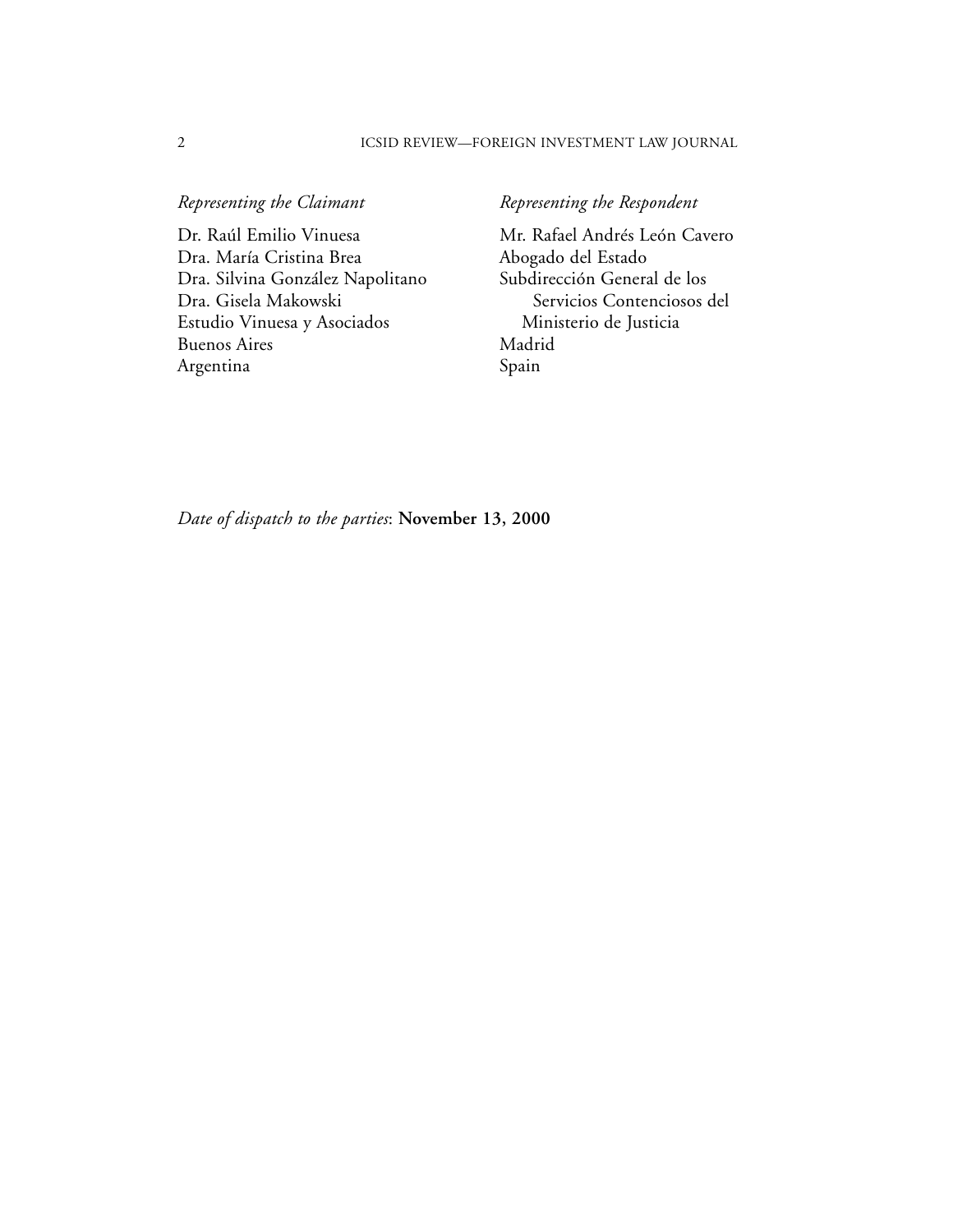CASES 3

## THE TRIBUNAL

Composed as above,

After deliberation,

Makes the following Award:

## **A. Introduction**

1. The Claimant, Mr. Emilio Agustín Maffezini, is a national of the Argentine Republic (Argentina), with his domicile in Buenos Aires, Argentina. He is represented in this arbitration proceeding by:

Dr. Raúl Emilio Vinuesa, Dra. María Cristina Brea, Dra. Silvina González Napolitano, and Dra. Gisela Makowski Estudio Vinuesa y Asociados Alsina 2360 San Isidro (1642) Buenos Aires, Argentina

2. The Respondent is the Kingdom of Spain (Spain), represented in this proceeding by:

Mr. Rafael León Cavero Abogado del Estado Subdirección General de los Servicios Contenciosos del Ministerio de Justicia Ayala 5 28001, Madrid Spain

3. This Award contains the Tribunal's declaration of closure of the proceeding issued pursuant to Rule 38 of the ICSID Rules of Procedure for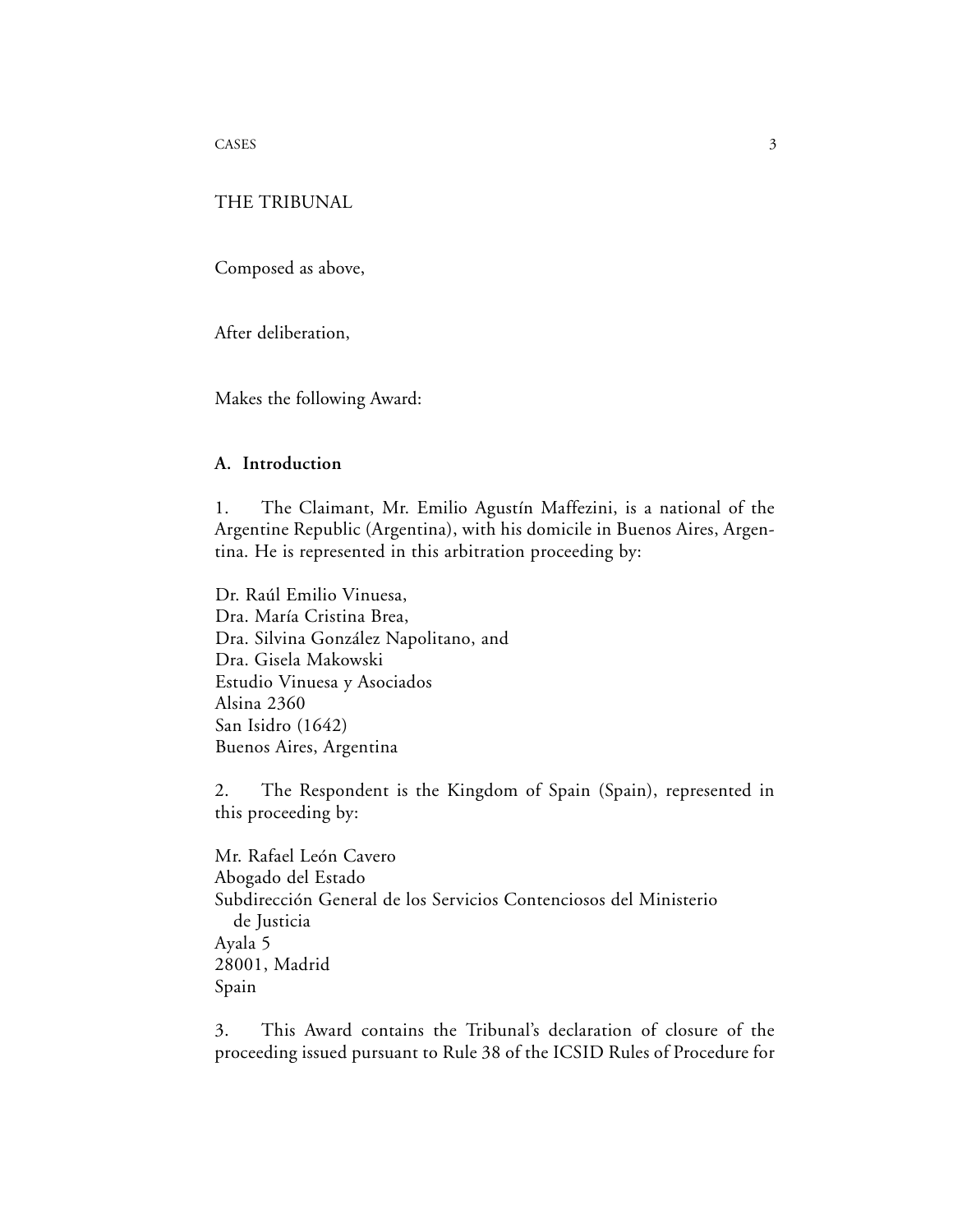Arbitration Proceedings (Arbitration Rules) as well as the Award on the merits in accordance with Arbitration Rule 47. The Tribunal has taken into account all pleadings, documents and testimony in this case insofar as it considered them relevant.

#### **B. Summary of the Procedure**

#### *1. Procedure Leading to the Decision on Jurisdiction*

4. On July 18, 1997, the International Centre for Settlement of Investment Disputes (ICSID or the Centre) received from Mr. Emilio Agustín Maffezini a Request for Arbitration against the Kingdom of Spain. The request concerned a dispute arising from treatment allegedly received by Mr. Maffezini from Spanish entities, in connection with his investment in an enterprise for the production and distribution of chemical products in the Spanish region of Galicia. In his request the Claimant invoked the provisions of the 1991 "Agreement for the Reciprocal Promotion and Protection of Investments between the Kingdom of Spain and the Argentine Republic" (the Argentine-Spain Bilateral Investment Treaty or BIT).<sup>1</sup> The request also invoked, by way of a most-favored-nation (MFN) clause in the Argentine-Spain BIT, the provisions of a 1991 bilateral investment treaty between the Republic of Chile (Chile) and Spain. $<sup>2</sup>$ </sup>

5. On August 8, 1997, the Centre, in accordance with Rule 5 of the ICSID Rules of Procedure for the Institution of Conciliation and Arbitration Proceedings (Institution Rules), acknowledged receipt of the request and on the same day transmitted a copy to the Kingdom of Spain and to the Spanish Embassy in Washington, D.C. At the same time, the Centre asked Mr. Maffezini to provide (i) specific information concerning the issues in dispute and the character of the underlying investment; (ii) information as to the complete terms of Spain's consent to submit the dispute to arbitration under the Convention on the Settlement of Investment Disputes between States and Nationals of Other States (the ICSID Convention); (iii) information as to the basis of his claim that the MFN clause in the Argentine-Spain BIT would allow him to invoke Spain's

 $1$  Agreement between Argentina and Spain of October 3, 1991. Hereinafter cited as the Argentine-Spain BIT.

 $^2$  Agreement between Chile and Spain of October 2, 1991. Hereinafter cited as the Chile-Spain BIT.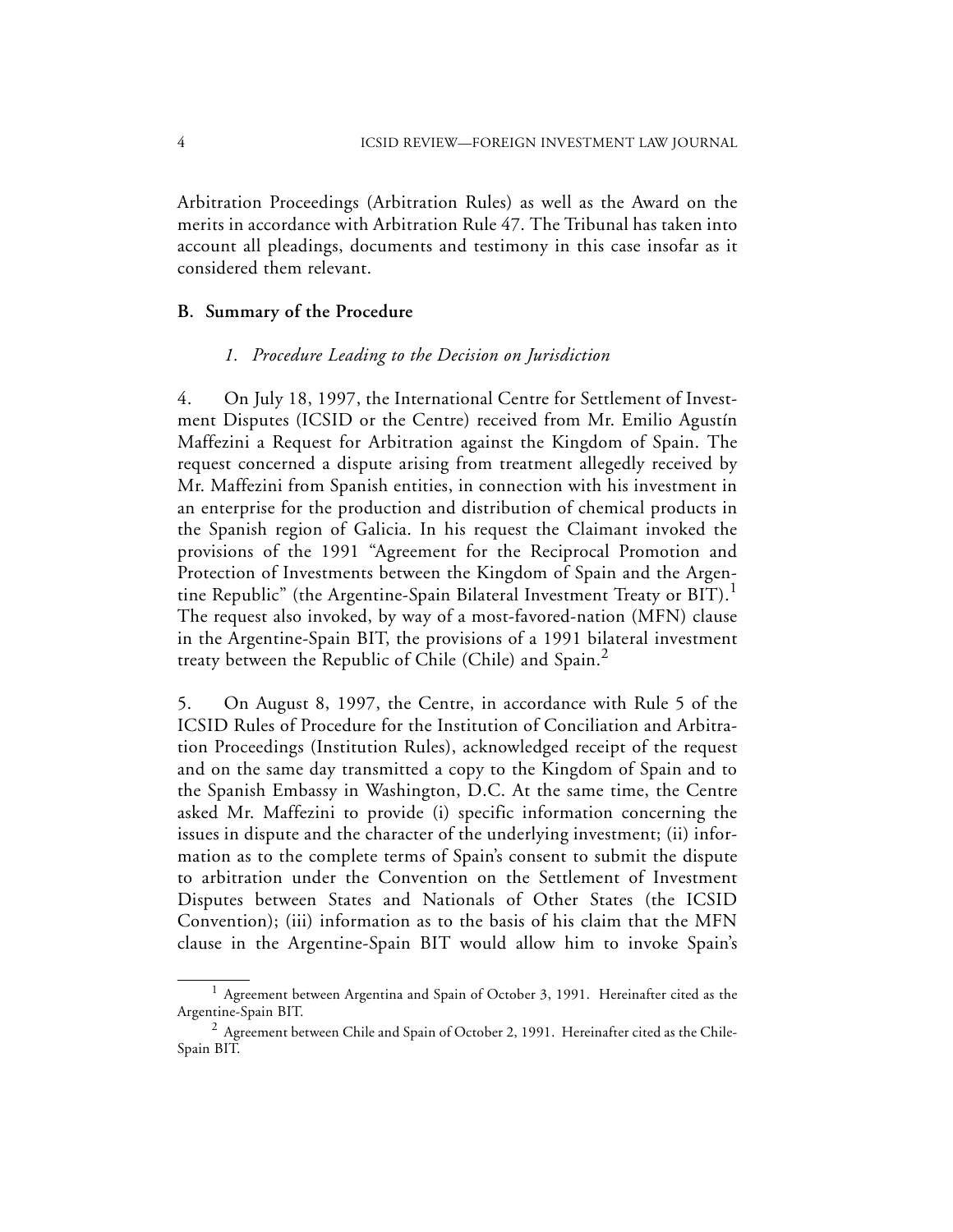consent contained in the Chile-Spain BIT; and (iv) documentation concerning the entry into force of the bilateral investment treaties invoked in the request. Mr. Maffezini provided this information in two letters of September 10 and September 29, 1997.

6. On October 30, 1997, the Secretary-General of the Centre registered the request, pursuant to Article 36(3) of the ICSID Convention. On this same date, the Secretary-General, in accordance with Institution Rule 7, notified the parties of the registration of the request and invited them to proceed to constitute an Arbitral Tribunal as soon as possible.

7. On December 22, 1997, the Claimant proposed to the Respondent that the Arbitral Tribunal consist of a sole arbitrator, to be appointed by agreement of the parties. The Claimant further proposed that, if the parties fail to agree in the name of the sole arbitrator by January 31, 1998, the sole arbitrator shall be appointed by ICSID's Secretary-General.

8. On March 5, 1998, Spain having failed to respond to the Claimant's proposal and more that 60 days having elapsed since the registration of the request, the Claimant informed the Secretary-General that he was choosing the formula set forth in Article 37(2)(b) of the ICSID Convention. The Tribunal, therefore, would consist of three arbitrators, one appointed by Mr. Maffezini, one appointed by Spain, and the third, presiding arbitrator, appointed by agreement of the parties.

9. On March 18, 1998, the Centre received a communication from the Spanish Ministry of Economy and Finance, whereby Spain anticipated having objections to the jurisdiction of the Centre and to the competence of the Tribunal, providing the Centre with a summary of the grounds on which such objections were based. The Centre promptly informed the Respondent that a copy of this communication, as well as copies of the request for arbitration and its accompanying documentation, of the notice of registration and of the correspondence exchanged between the parties and the Centre would be transmitted, in due course, to each of the Members of the Tribunal, noting that the question of jurisdiction was one for the Tribunal to decide.

10. On April 24, 1998, Mr. Maffezini appointed Professor Thomas Buergenthal, a national of the United States of America, as an arbitrator. On May 4, 1998, Spain appointed Mr. Maurice Wolf, also a national of the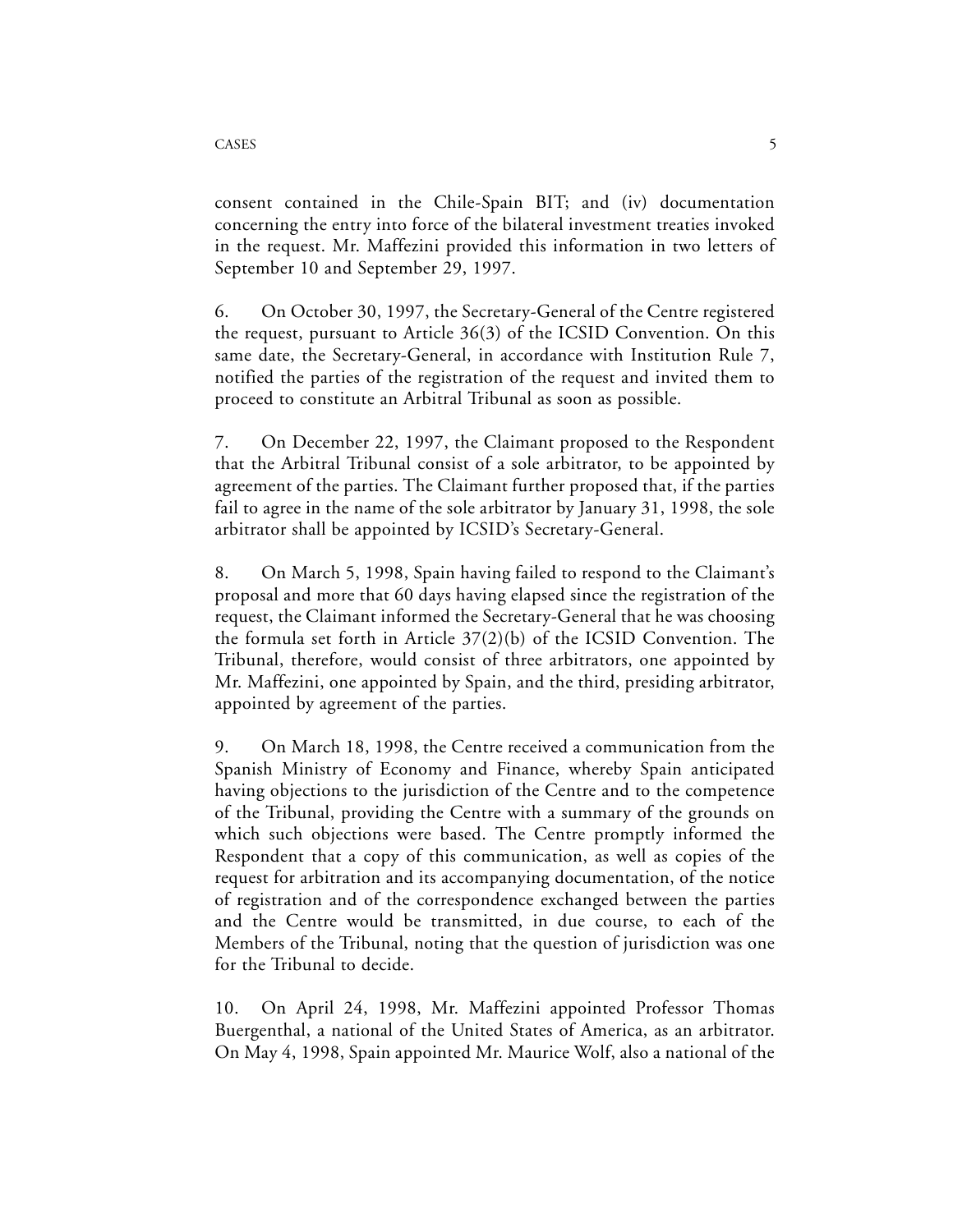United States of America, as an arbitrator. The parties, however, failed to agree on the appointment of the third, presiding, arbitrator. In these circumstances, by means of a further communication of May 14, 1998, the Claimant requested that the third, presiding, arbitrator in the proceeding be appointed by the Chairman of ICSID's Administrative Council in accordance with Article 38 of the ICSID Convention and Rule 4 of the Arbitration Rules.<sup>3</sup>

11. Having consulted with the parties, the Chairman of ICSID's Administrative Council appointed Professor Francisco Orrego Vicuña, a Chilean national, as the President of the Arbitral Tribunal. On June 24, 1998, ICSID's Legal Adviser, on behalf of the Centre's Secretary-General, and in accordance with Rule 6(1) of the Arbitration Rules, notified the parties that all three arbitrators had accepted their appointments and that the Tribunal was therefore deemed to have been constituted on that date. On the same date, pursuant to ICSID Administrative and Financial Regulation 25, the parties were informed that Mr. Gonzalo Flores, Counsel, ICSID, would serve as Secretary of the Arbitral Tribunal.

12. On July 3, 1998, the Respondent filed an application for provisional measures, requiring the Claimant to post a guaranty in the amount of the costs expected to be incurred by Spain in defending against this action. By further filing of August 7, 1998, the Claimant requested the Tribunal to dismiss such application.

13. After consulting with the parties, the Tribunal scheduled a first session for August 21, 1998. On August 20, 1998, counsel for the Respondent hand-delivered a document containing Spain's objections to the jurisdiction of the Centre. A copy of Spain's filing was distributed by the Centre to the Members of the Tribunal on that same date. A copy of Spain's filing was later handed by the Secretary of the Tribunal to the Claimant's representative in the course of the Tribunal's first session with the parties.

 $3$  Under Article 38 of the ICSID Convention and Rule 4 of the Arbitration Rules, if the Tribunal is not yet constituted within 90 days after the notice of registration of the request has been dispatched, the Chairman of ICSID's Administrative Council shall, at the request of either party, and after consulting both parties as far as possible, appoint the arbitrator or arbitrators not yet appointed and designate an arbitrator to be the President of the Tribunal.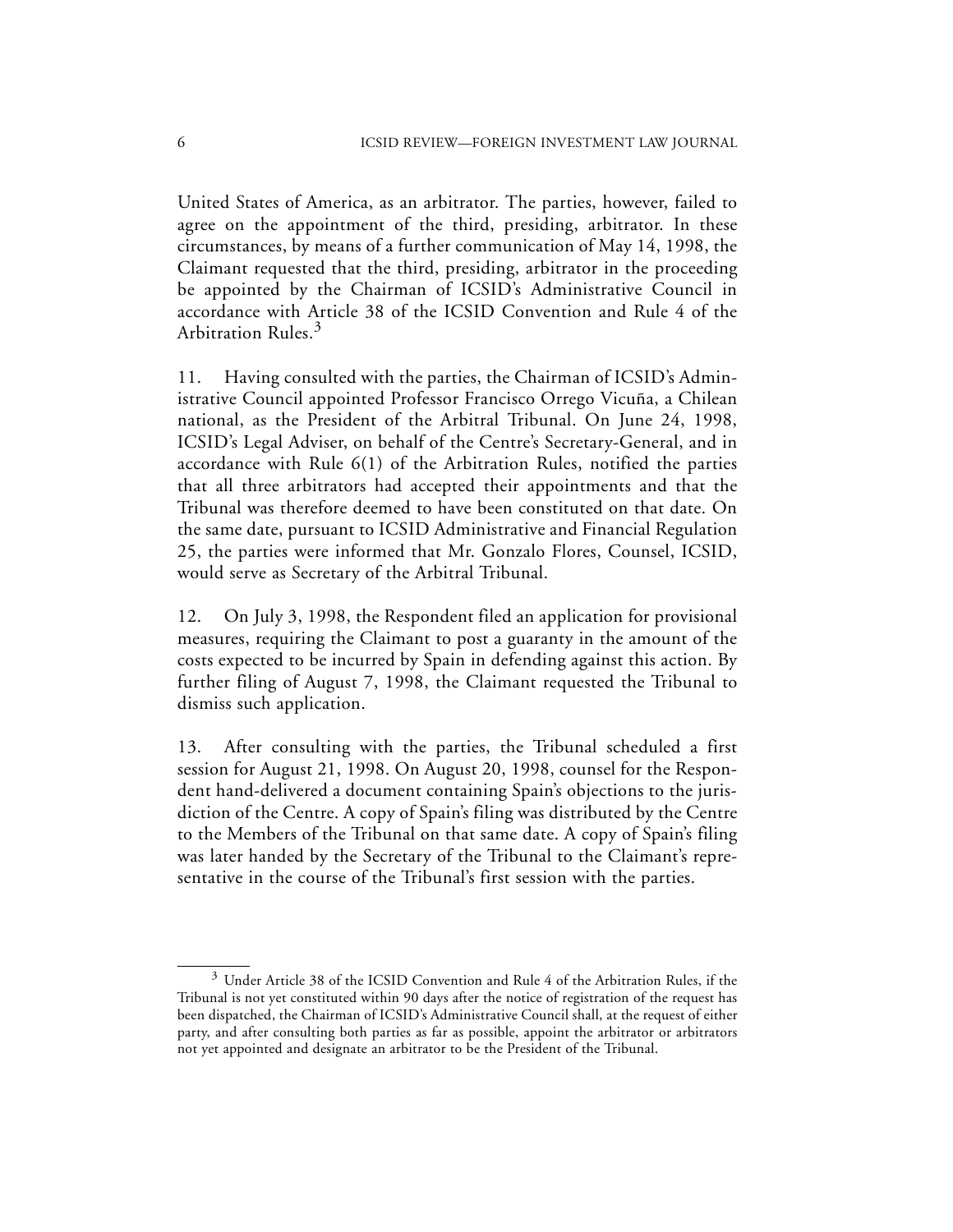14. The first session of the Tribunal with the parties was held, as scheduled, on August 21, 1998, at the seat of ICSID in Washington, D.C. At the session, the parties expressed their agreement that the Tribunal had been properly constituted, in accordance with the relevant provisions of the ICSID Convention and the Arbitration Rules, and that they did not have any objections in this respect. The Tribunal hereby states that it was therefore established under the Convention.

15. During the course of the first session the parties agreed on a number of procedural matters reflected in written minutes signed by the President and the Secretary of the Tribunal. Spanish was chosen by the parties as the procedural language and Washington, D.C., the seat of the Centre, was selected as the formal place of proceedings. The Respondent, represented at the session by Mr. Rafael Andrés León Cavero, drew the Tribunal's attention to its objections to the jurisdiction of the Centre. The Tribunal, after briefly ascertaining the views of the parties on this matter, fixed the following time limits for the written phase of the proceedings: the Claimant would file a memorial, with all of his arguments on the question of jurisdiction and on the merits within 90 days from the date of the first session; the Respondent would then file a counter-memorial, with all of its arguments on the question of jurisdiction and on the merits within 90 days from its reception of the Claimant's memorial. The Tribunal left open the possibility of requiring the submission of a reply and a rejoinder to the parties. The Tribunal also left open the possibility of holding a hearing on the issue of jurisdiction.

16. In accordance with the above-described schedule, the Claimant submitted to the Centre his memorial on the merits and on the question of jurisdiction on November 19, 1998. On April 9, 1999, after a request for an extension of the time limit for the filing of its counter-memorial was granted by the Tribunal, the Respondent submitted its written pleadings on the merits and on the question of jurisdiction.

17. On May 14, 1999, the Tribunal invited the parties to submit any further observations they may had on the question of jurisdiction, calling for a hearing on jurisdiction to be held on July 7, 1999, at the seat of the Centre in Washington, D.C. The parties filed their final observations on the question of jurisdiction on June 3, 1999 (the Claimant) and June 18, 1999 (the Respondent). Due to consecutive requests filed first by counsel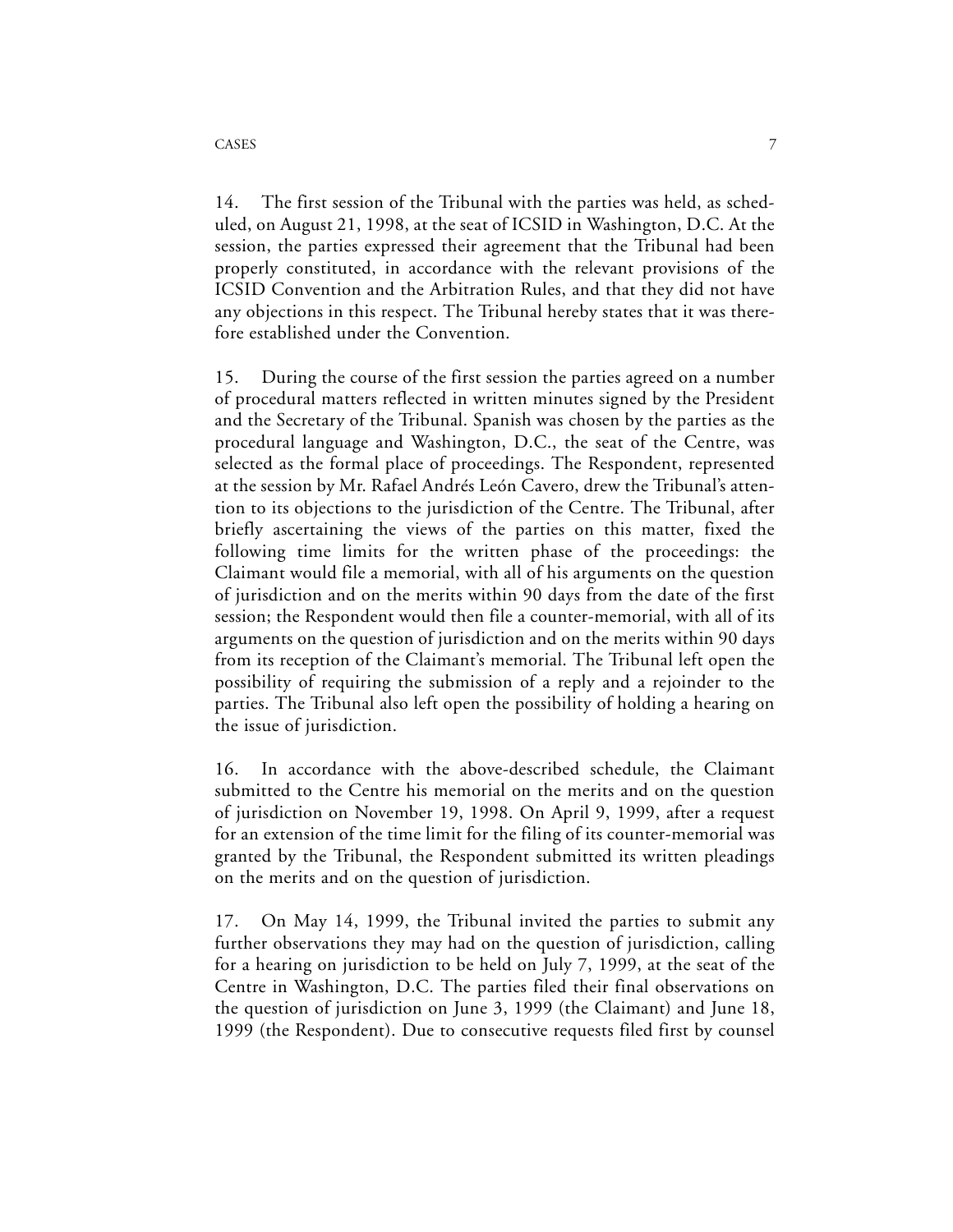for the Respondent, and later by counsel for the Claimant, the hearing on jurisdiction was postponed until August 9, 1999.

18. At the August 9, 1999 hearing, Dr. Raúl Emilio Vinuesa addressed the Tribunal on behalf of the Claimant, referring to the arguments put forward in his written pleadings. Mr. Rafael Andrés León Cavero addressed the Tribunal on behalf of the Kingdom of Spain. The Tribunal then posed questions to the representatives of the parties, as provided in Rule 32(3) of the Arbitration Rules.

19. Having heard the views of the parties, the Tribunal rendered, on August 26, 1999, Procedural Order No 1, deciding that, in accordance with Article 41(2) of the ICSID Convention and Rule 41(3) of the Arbitration Rules, it would deal with the question of jurisdiction as a preliminary matter, therefore suspending the proceedings on the merits.

20. On October 28, 1999, the Tribunal issued Procedural Order No. 2, addressing Spain's request for provisional measures. The Tribunal, pointing out that the recommendation of provisional measures seeking to protect mere expectations of success on the side of the Respondent would amount to a prejudgement of the Claimant's case, unanimously dismissed Spain's request. Certified copies of the Tribunal's Procedural Order No. 2 were distributed to the parties by the Secretary of the Tribunal. A copy of Procedural Order No. 2 is attached to the present Award as an integral part of such.

21. On January 25, 2000 the Tribunal, having deliberated by correspondence, issued its unanimous Decision on the Objections to Jurisdiction raised by the Kingdom of Spain. In its Decision, the Tribunal rejected the Respondent's contention that the Claimant failed to comply with an exhaustion of local remedies requirement set forth in Article X of the Argentine-Spain BIT. Also, in light of the application of the most favored nation clause included in the Argentine-Spain BIT, and therefore relying on the more favorable arrangements contained in the Chile-Spain BIT, the Tribunal rejected Spain's contention that the Claimant should have submitted the case to Spanish courts before referring it to international arbitration under Article X(2) of the BIT, and concluded that the Claimant had the right to submit the instant dispute to arbitration without first accessing the Spanish courts. Finally, the Tribunal, addressing the other objections to jurisdiction raised by Spain, concluded that the Claimant had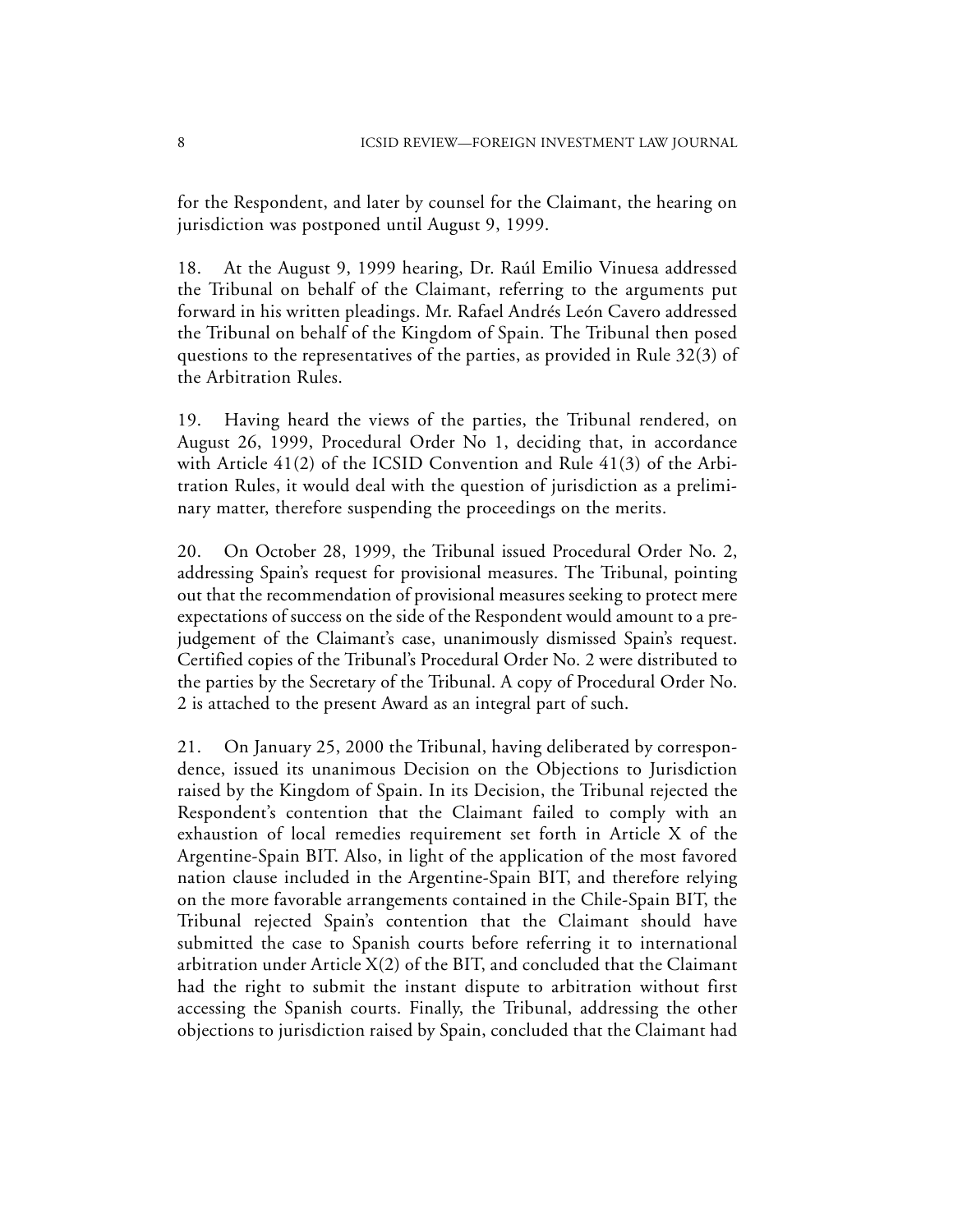made out a *prima facie* case that he had standing to file this case, that the *Sociedad para el Desarrollo Industrial de Galicia Sociedad Anonima* (SODIGA S.A. or SODIGA) was a State entity acting on behalf of the Kingdom of Spain and that the dispute came into being after both the Argentine-Spain and the Chile-Spain BITs had entered into force. On these basis, the Tribunal concluded that the Centre had jurisdiction and that the Tribunal was competent to consider the dispute between the parties in accordance with the provisions of the Argentine-Spain BIT.

22. Certified copies of the Tribunal's decision were distributed to the parties by the Secretary of the Tribunal. A copy of the Tribunal's Decision on Jurisdiction is attached to the present Award as an integral part of such.

## *2. Procedure leading to the Award on the Merits*

23. On January 25, 2000, the Tribunal, following its Decision on Jurisdiction, issued, in accordance with Rules 19 and 41(4) of the Arbitration Rules of the Centre, Procedural Order No. 3 for the continuation of the proceedings on the merits. In that Procedural Order the Tribunal fixed the following schedule for the further procedures: having the parties filed their principal written pleadings, the Claimant would file a reply on the merits within forty five days from his receipt of the Tribunal's Decision on Jurisdiction and the Respondent would file a rejoinder on the merits forty-five days from its receipt of the Claimant's reply. Once the Tribunal has received these memorials it would fix a date for a hearing.

24. Pursuant to that schedule, the Claimant submitted to the Centre, on March 21, 2000, his reply on the merits. On May 3, 2000, the Respondent submitted its rejoinder on the merits.

25. By letter of May 10, 2000, the Tribunal, having previously consulted with counsel for both parties, called for a hearing on the merits to be held during the week of July 10, 2000, in London, England.

26. By letter of June 2, 2000, the Tribunal, in accordance with Arbitration Rule 34(2)(a), call upon the Claimant to produce the following witnesses to be available for examination at the hearing on the merits: Mr. Emilio Agustín Maffezini, Mr. Silverio Bouzas Piñeiro and Mr. Héctor Rodríguez Molnar.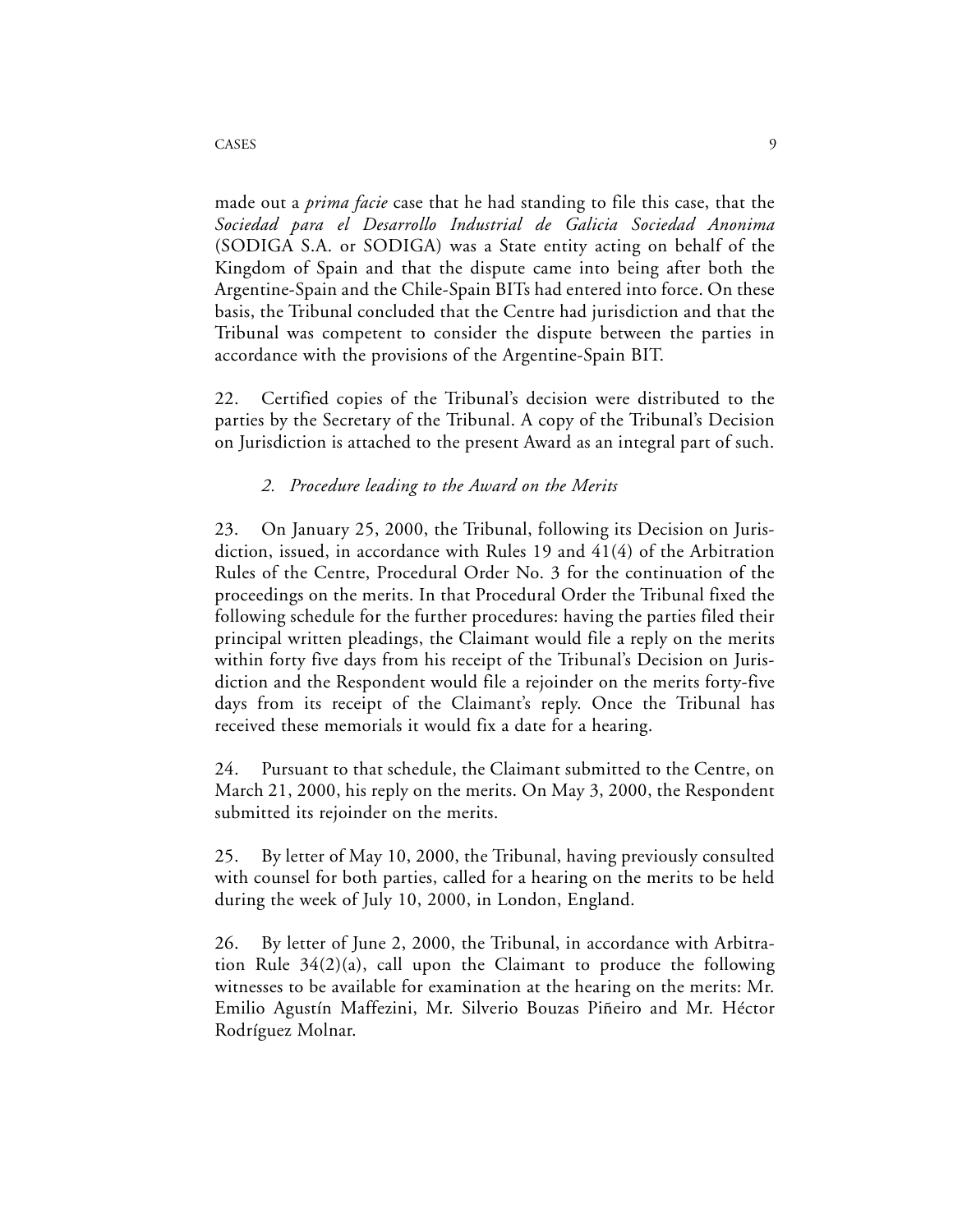27. By same letter of June 2, 2000, the Tribunal, in accordance with Arbitration Rule 34(2)(a), call upon the Respondent to produce the following witnesses to be available for examination at the hearing on the merits: Mr. Ricardo Méndez Rey, Mr. Manuel Mucientes Iglesias, Mr. Luis Fernández García and Mr. Luis Soto Baños. Additionally, the Tribunal requested that the Respondent make available for examination the following expert: Mr. José Ramón Álvarez Arnau.

28. In accordance with the Tribunal's directions of June 2, 2000, the hearing on the merits would follow this order:

> The Tribunal would deliberate privately on Monday, July 10, 2000.

> The Hearing on the merits would commence on Tuesday, July 11, 2000 at 10 a.m.

> Counsel for the Claimant would open with a 30-minute oral presentation, followed by a 30-minute presentation by counsel for the Respondent. Each party may then present, by way of rebuttal and surrebuttal, any further remarks it may have for 15 minutes each.

> The Claimant would then be entitled to a 30-minute examination of each of its witnesses, followed by a 30-minute examination of each of the Claimant's witnesses by counsel for the Respondent. The Respondent would thereafter be entitled to a 30-minute examination of each of its witnesses and of the expert, followed by a 30-minute examination of each of such witnesses and expert by counsel for the Claimant.

> Finally the Claimant would close with a statement of no more than 30 minutes, followed by a 30-minute closing statement by the Respondent.

> The members of the Tribunal may put questions to the witnesses and to the expert witness, and ask them for explanations at any moment during the hearings, but such questions would not be chargeable to the parties' time.

29. By letter of July 5, 2000, counsel for the Claimant submitted the written deposition of the witness requested from that party, Mr. Silverio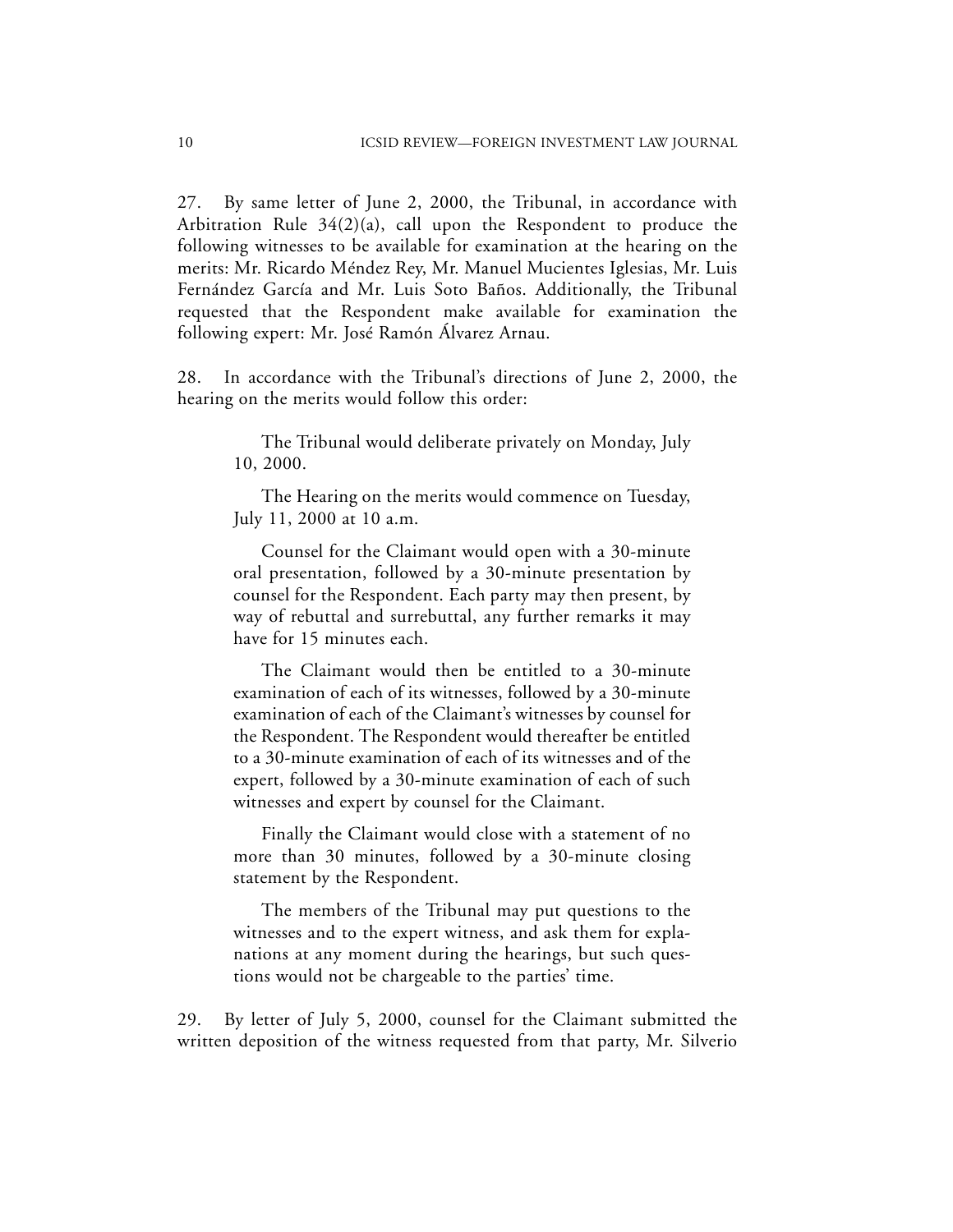#### CASES 11

Bouzas Piñeiro, and an additional deposition made by Mr. Emilio Agustín Maffezini.

30. The hearing on the merits was held, as scheduled, the week of July 10, 2000, in London, at the seat of the International Dispute Resolution Centre (IDRC). Present at the hearing were:

#### *Members of the Tribunal:*

Professor Francisco Orrego Vicuña, President, Judge Thomas Buergenthal, Arbitrator and Mr. Maurice Wolf, Arbitrator

*ICSID Secretariat:* Mr. Gonzalo Flores, Secretary of the Tribunal

## *On behalf of the Claimant:*

Dr. Raúl Emilio Vinuesa, Dra. Silvina González Napolitano and Dra. Gisela Makowski

*On behalf of the Respondent:* Mr. Rafael León Cavero, Abogado del Estado

#### *Also attending on behalf of the Respondent:*

Ms. Pilar Morán Reyero, Subdirectora General de Inversiones Exteriores del Ministerio de Economía del Reino de España and Mr. Félix Martínez Burgos, Consejero Comercial Jefe de la oficina Comercial de España en Gran Bretaña

31. The hearing commenced, as scheduled, on July 11, 2000 at 10 a.m. After a brief introduction by the President of the Tribunal, Dr. Raúl Emilio Vinuesa addressed the Tribunal on behalf of the Claimant, referring to the arguments put forward in his written pleadings. Mr. Rafael Andrés León Cavero then addressed the Tribunal on behalf of the Kingdom of Spain.

32. Of the witnesses requested by the Tribunal from the Claimant only Mr. Rodriguez Molnar appeared at the hearing. As noted in paragraph 29 above, Messrs. Maffezini and Bouzas Piñeiro submitted written deposition to the Centre on July 5, 2000. Of the witnesses requested by the Tribunal from the Respondent, Mr. Mendez Rey, Mr. Mucientes Iglesias, Mr. Fernández García and Mr. Soto Baños appeared at the hearing. So did the expert requested by the Tribunal from the Respondent, Mr. Álvarez Arnau.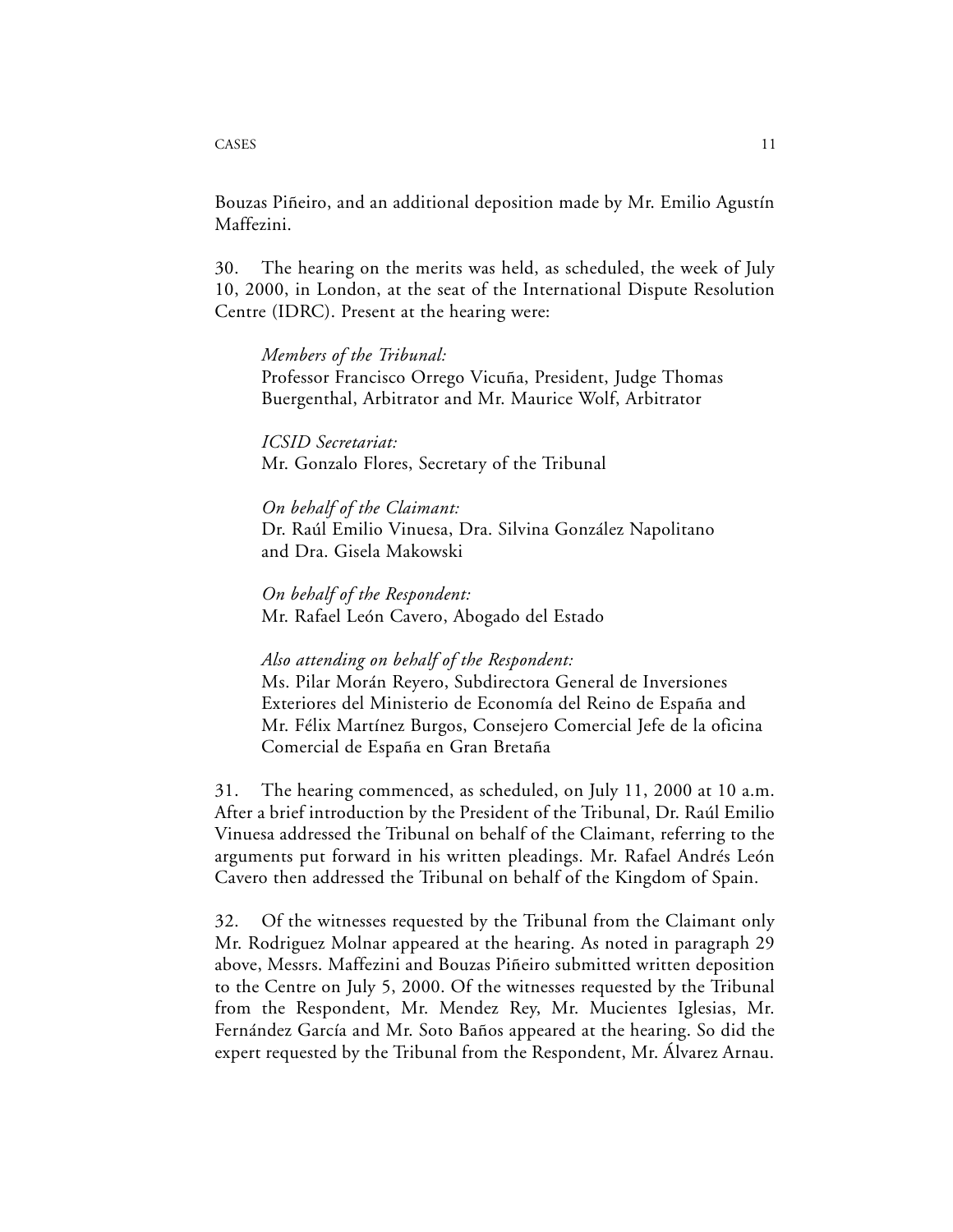33. The hearing was suspended on the afternoon of July 11, 2000, during the Claimant's interrogation of the expert, due to a health emergency suffered by Mr. Wolf. The parties having agreed during the August 21, 1998 session of the Tribunal with the parties, that only the presence of the majority of the members of the Tribunal would be required at its sittings, the other members of the Tribunal, with the agreement of the parties, decided to continue with the hearing. The hearing continued thus, in the absence of Mr. Wolf and the Secretary of the Tribunal, who left the hearing to help Mr. Wolf. Even though part of the witnesses' depositions of the afternoon of July 11, 2000 were not recorded due to a technical mishap, which was made known to both of the parties, the recordings were subsequently made available to Mr. Wolf and the other arbitrators, so that all members of the Tribunal had access to most of the testimony presented by the witnesses and the expert. All of the witnesses and the expert that attend the hearing were examined by the presenting party, cross examined by the other party and questioned by the Tribunal. The examination, crossexamination and questioning of all of the witnesses took place during the session of July 11, 2000.

34. The hearing continued on the morning of July 12, 2000. Mr. Wolf could not attend this session due to ill health. During this session, counsel for both parties made their closing presentations, as scheduled. The hearing concluded with some final remarks by the President of the Tribunal concerning the efficient and professional presentation of their cases made by counsel for both parties.

35. On November 9, 2000, the members of the Tribunal met for the last time at the seat of the Centre, in Washington, D.C., for final deliberations.

## *3. Declaration of Closure of the Proceeding*

36. ICSID Arbitration Rule 38 (1) requires that when the presentation of the case by the Parties is complete, the proceeding shall be declared closed.

37. Having reviewed all of the presentations by the parties, the Tribunal, came to the conclusion that there is no request by a Party or any reason to reopen the proceeding, as is possible under ICSID Arbitration Rule 38(2).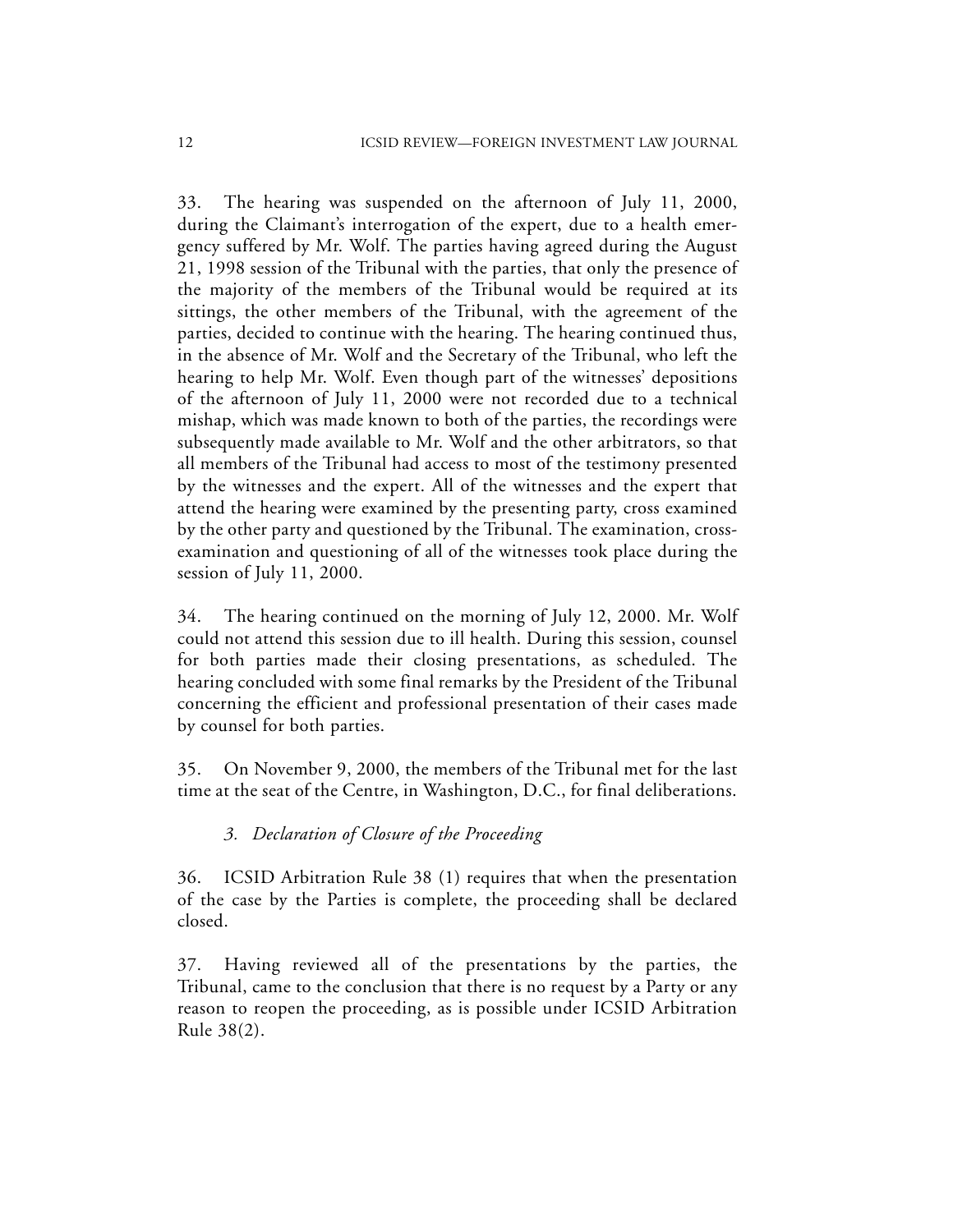38. Accordingly, by letter dated November 2, 2000, the Tribunal declared the proceeding closed, in accordance with ICSID Arbitration Rule 38(1).

## **C. Summary of Facts and Contentions**

39. In 1989, Mr. Emilio Agustín Maffezini decided to embark on the production of various chemical products in Galicia, Spain, by establishing and investing in a corporation named Emilio A. Maffezini S. A. (EAMSA). EAMSA was incorporated under the laws of Spain on November 15, 1989. Mr. Maffezini subscribed to 70% of the capital for 35 million Spanish Pesetas, paying 66.36% thereof at the time of incorporation, with the balance to be paid at a later time. The *Sociedad para el Desarrollo Industrial de Galicia*, a Spanish entity whose legal status will be discussed below, subscribed to 30% of the capital or 15 million Spanish Pesetas. A third nominal shareholder was included to comply with the legal requirements relating to the incorporation, but that share was immediately repurchased by Mr. Maffezini. A contract was also made for the repurchase of SODIGA's shares by Mr. Maffezini. This contract provided for an interest rate of 12%. That rate was lower than the current market rate of 16.6% and reflected a preferential arrangement. SODIGA also granted a loan of 40 million Spanish Pesetas to the newly incorporated company, at a preferential interest rate, to be applicable at least for the first year. Various subsidies were requested from and approved by the Spanish Ministry of Finance and the *Xunta de Galicia*.

40. Information on prospective markets was requested from various Spanish government agencies. At the same time, EAMSA proceeded to hire a private consulting firm in order to identify the appropriate plot of land to buy and to undertake a study on the costs of construction and whatever other requirements the new company might have to begin production. On the basis of this study the land was purchased and contracts concluded with various firms and suppliers. SODIGA, for its part, had also undertaken an economic evaluation of the project in order to decide whether to participate in it.

41. On June 24, 1991, an environmental impact assessment (EIA) study was filed with the *Xunta de Galicia*, the government of the Autonomous Region of Galicia. Additional information was requested and provided,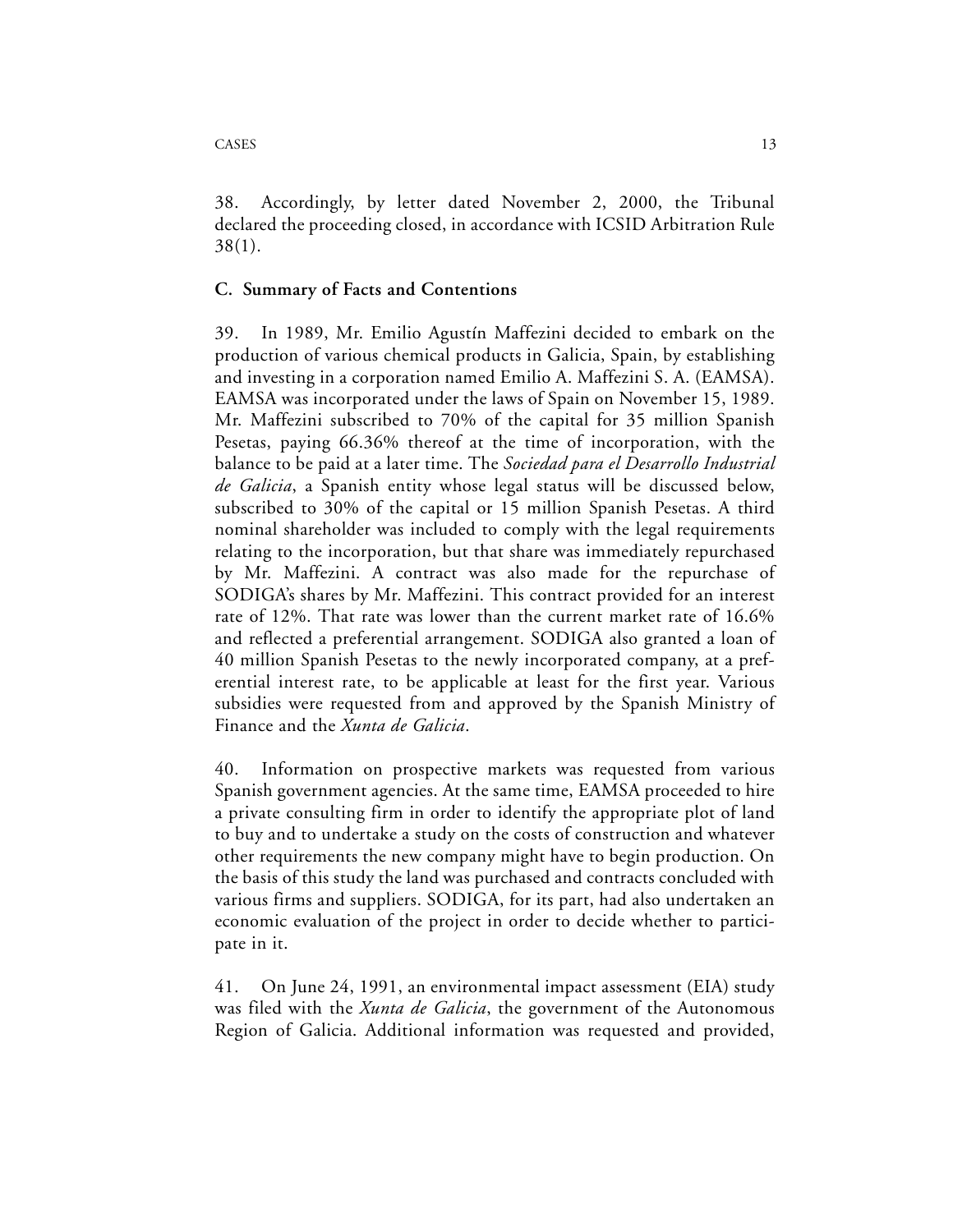and the EIA was finally cleared on January 15, 1992. Before such clearance was obtained, work commenced on readying the land for construction. Construction of the plant itself was also begun.

42. While these preparations for the implementation of the project were in progress, EAMSA began to experience financial difficulties. A capital increase was agreed to, new loans were requested and applications for additional subsidies were made. Some of these efforts did not succeed, however. A transfer of 30 million Spanish Pesetas was made from a personal account of Mr. Maffezini to EAMSA, under circumstances that will be considered below.

43. In early March 1992, Mr. Maffezini ordered the construction to stop and the dismissal of EAMSA employees. In June 1994 an attorney working for Mr. Maffezini approached SODIGA with an offer inviting it to cancel all outstanding debts owed it by EAMSA and Mr. Maffezini in exchange for EAMSA's assets. SODIGA indicated that it would accept this offer provided Mr. Maffezini was willing to add 2 million Spanish Pesetas. This proposal was rejected by Mr. Maffezini. The Argentine embassy in Madrid was then asked by Mr. Maffezini to intervene. After an exchange of more correspondence, SODIGA indicated, on June 13, 1996, that it was willing to accept the original proposal made by Mr. Maffezini's attorney. Mr. Maffezini did not follow up on SODIGA's latest proposal. Not long thereafter he instituted the ICSID proceedings described above.

44. Based on the foregoing facts, Mr. Maffezini has submitted four main contentions to this Tribunal. First, that because of SODIGA's status as a public entity, all of its acts and omissions are attributable to the Kingdom of Spain. Second, that the project failed because of the wrong advice given by SODIGA with regard to the costs of the project, which turned out to be significantly higher than originally estimated. Third, that SODIGA was also responsible for the additional costs resulting from the EIA since EAMSA was pressured to make the investment before the EIA process was finalized and before its implications were known. Fourth, that Mr. Maffezini had not agreed to a loan to EAMSA for 30 million Spanish Pesetas and that the transfer of this amount from his personal account to EAMSA was irregular.

45. The Kingdom of Spain has contested these allegations. It considers that SODIGA is a private company whose acts are not attributable to the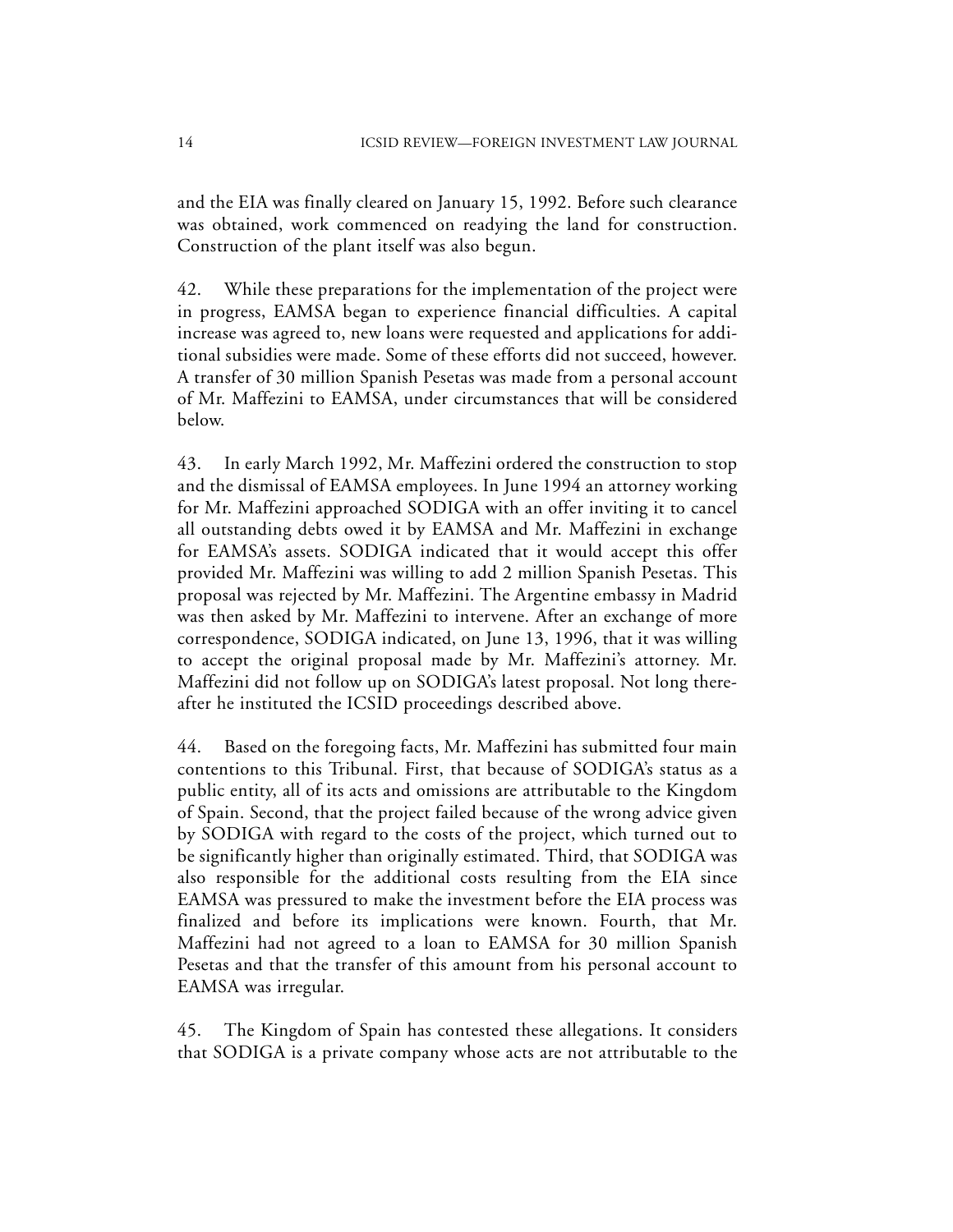State. In any event, the Kingdom contends that the one year statute of limitation applicable under Spanish law to such claims against public entities bars the instant action even if SODIGA were to be considered a public entity. Spain also argues that Mr. Maffezini was responsible for the feasibility study of the project, including availability of markets for its products and costs, and that SODIGA's studies and estimates were intended purely for its own purposes in order to enable it to decide whether to participate in the venture. The Kingdom of Spain further argues that Mr. Maffezini was fully aware of the requirements of the EIA and that he decided to acquire the land and proceed with the construction before receiving EIA approval and did so against the advice of his own employees and consultants. According to Spain, the transfer of funds to EAMSA was fully authorized by Mr. Maffezini and was carried out by an official of SODIGA acting in his personal capacity on instructions of Mr. Maffezini. The Kingdom also considers that, as a matter of law, Mr. Maffezini's 1994 settlement proposal was an offer to conclude a contract. That offer was never withdrawn and, therefore, became a binding contract when SODIGA accepted it in 1996.

### **D. Considerations**

### *SODIGA's status in the Kingdom of Spain.*

46. The status of SODIGA in the Kingdom of Spain was considered by the Tribunal at the jurisdictional stage of these proceedings from two points of view. The Tribunal first considered whether or not SODIGA was a State entity for the purpose of determining the jurisdiction of the Centre and the competence of the Tribunal. Here the Tribunal found that the Claimant had made out a *prima facie* case that SODIGA was a State entity acting on behalf of the Kingdom of Spain. Both a structural and a functional test were applied to reach this conclusion.

47. This *prima facie* determination can now be confirmed by the Tribunal since no convincing evidence has been produced to rebut it. The Kingdom of Spain has continuously relied on the structure of the Spanish public administration to argue that SODIGA did not fall in this category and that it is merely a financial company created as a private corporation. Among other arguments in support of this position, the Kingdom of Spain invoked Article 2 of Law 30/92, dated November 27, 1992, which establishes the legal regime of Public Administrations and Common Adminis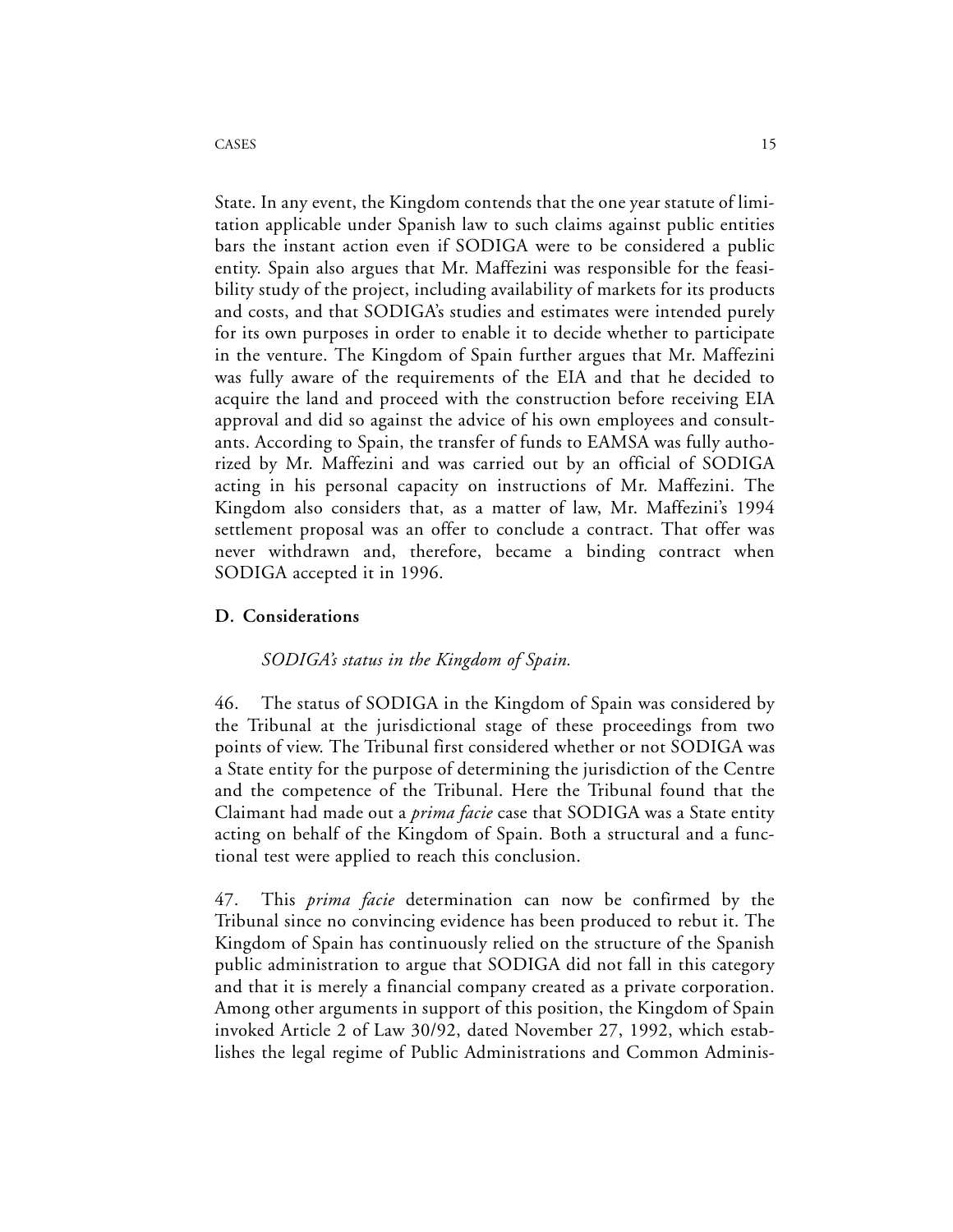trative Procedure.<sup>4</sup> This provision identifies as public administrations the General Administration of the State, the Administration of Autonomous Communities and the entities belonging to local administrations. It further identifies in this category the entities created under public law and that have a legal personality associated with any of the entities mentioned. This listing is consistent with the structural test employed by the Spanish Administration.

48. But even if the structural test is applied, it is clear that financial companies such as SODIGA could not at the period relevant to the present dispute be held to fall entirely outside the overall scheme of public administration. In fact, there existed a variety of public entities that were governed by private law but which would occasionally exercise public functions that were governed by public law.5 Thus, the *Instituto Nacional de Industria*, established in 1941, followed in 1992 by the Group *TENEO S. A.,* both with close institutional and financial relations to SODIGA, as well as the creation in 1995 of the State Corporation for Industrial Participation ("Sociedad Estatal de Participaciones Industriales"), were all in this mixed category of public entities with private law regimes.<sup>6</sup> Their status always gave rise to great confusion.<sup>7</sup>

49. The enactment of Law 30/92 clarified this situation in part. It must be noted, however, that this law is of a date subsequent to the here relevant period—November 27, 1992. Gradually the distinction came to be made between Public Business Entities ("Entidades públicas empresariales") which, although governed by private law, could eventually exercise some public functions under public law,<sup>8</sup> and State commercial corporations ("Sociedades mercantiles estatales"). The latter, although considered public entities from an economic point of view, are as a matter of law governed by private law, and not administrative law.<sup>9</sup> But even here some activities of

<sup>4</sup> Law No. 30/1992, November 26, 1992, as amended, text in Luis Martín Rebollo: *Leyes Administrativas*, 1999, at 369.

<sup>5</sup> Luis Martín Rebollo: "Estudio Preliminar y Esquema de la Organización de la Administración General del Estado y de la Estructura Orgánica Básica de los diferentes Ministerios", in op. cit., supra note 4, 636, 639.

<sup>6</sup> Ibid., at 639-640.

 $^7$  Ibid., at 679.

<sup>8</sup> See in particular Article 2.2 of Law No. 30/1992, and the notes to this Article by Martín Rebollo, op. cit. supra note 4, at 385.

<sup>9</sup> Martín Rebollo, op. cit., supra note 4, at 679.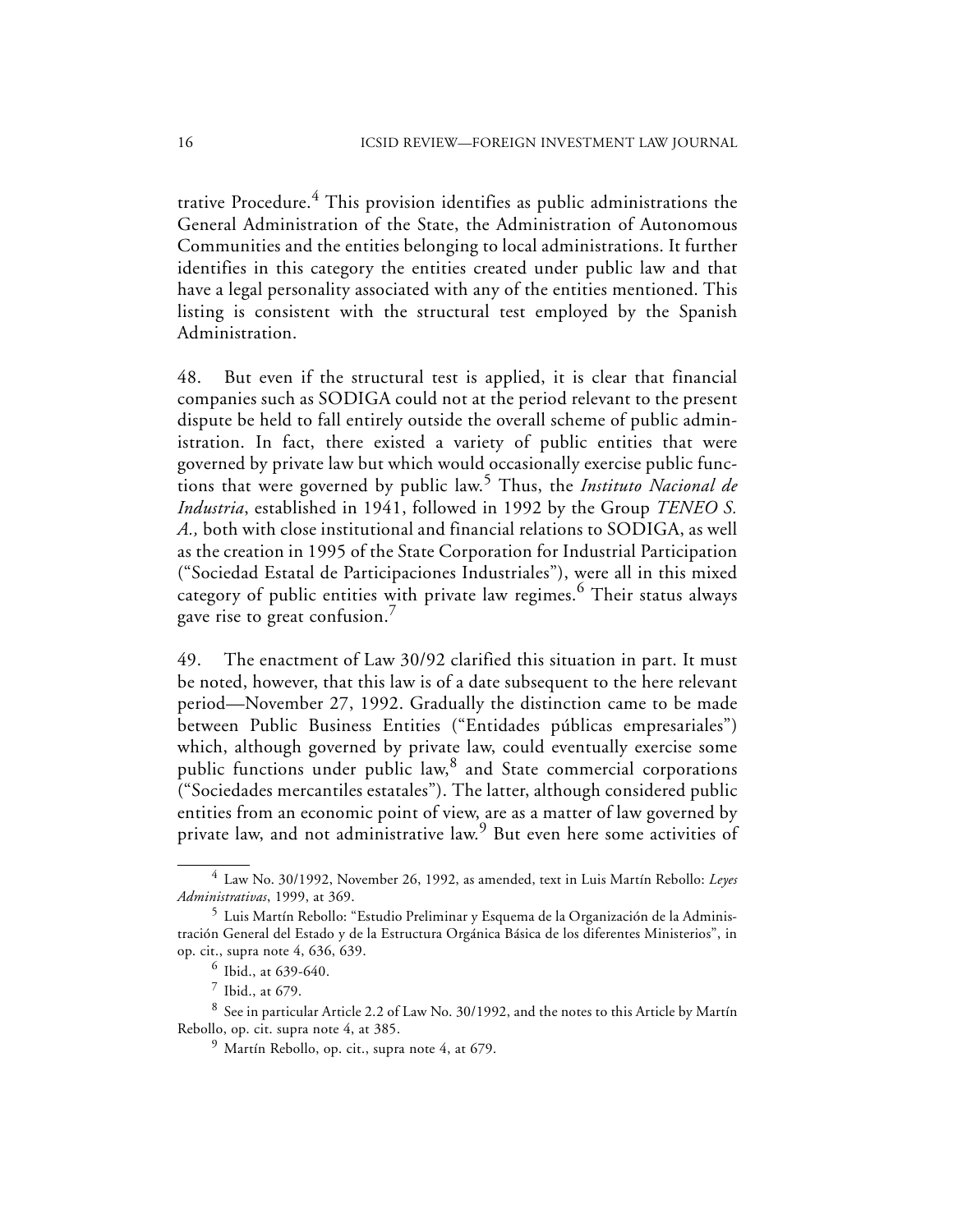these commercial corporations, such as contracting for example, were governed by administrative law.10 It was not until the adoption of Law 6/ 1997 of April 14, 1997 that state commercial corporations were clearly forbidden to "perform functions that imply the exercise of public authority. $11$  The regime only came to be completed recently with the enactment of Law 1/1999, dated January 5, 1999, which governs capital venture entities and the corporations established to manage such entities, including "XesGALICIA S.G.E.C.R., S.A," established in 1999, the present corporation that now controls SODIGA.<sup>12</sup>

50. The structural test, however, is but one element to be taken into account. Other elements to which international law looks are, in particular, the control of the company by the State or State entities and the objectives and functions for which the company was created. As the Tribunal emphasized in its Decision on jurisdiction, many of these elements point in the instant case to its public nature.

51. The second issue the Tribunal considered at the jurisdictional stage was whether the actions and omissions complained of by the Claimant were attributable to the State. In dealing with this question, the Tribunal concluded that whether SODIGA was responsible for those acts, whether they were wrongful, whether all these acts and omissions always were governmental rather than commercial in nature, and, hence, whether they can be attributed to the Spanish State, were all issues that could only be decided at the merits stage of the case.

52. In dealing with these questions, the Tribunal must again rely on the functional test, that is, it must establish whether specific acts or omissions are essentially commercial rather than governmental in nature or, conversely, whether their nature is essentially governmental rather than commercial. Commercial acts cannot be attributed to the Spanish State, while governmental acts should be so attributed.

<sup>10</sup> Ibid., at 679.

 $11$  Law No. 6/1997, April 14, 1997, in Martín Rebollo, op. cit., supra note 4, at 677, Disposición Adicional Duodécima, at 713.

<sup>12</sup> José Martí Pellón: *El capital inversión en España1999*, Asociación Española de Capital Inversión, 1999, at 24. For a description of "XesGalicia S. G. E. C. R., S. A.", see Ibid., at 197.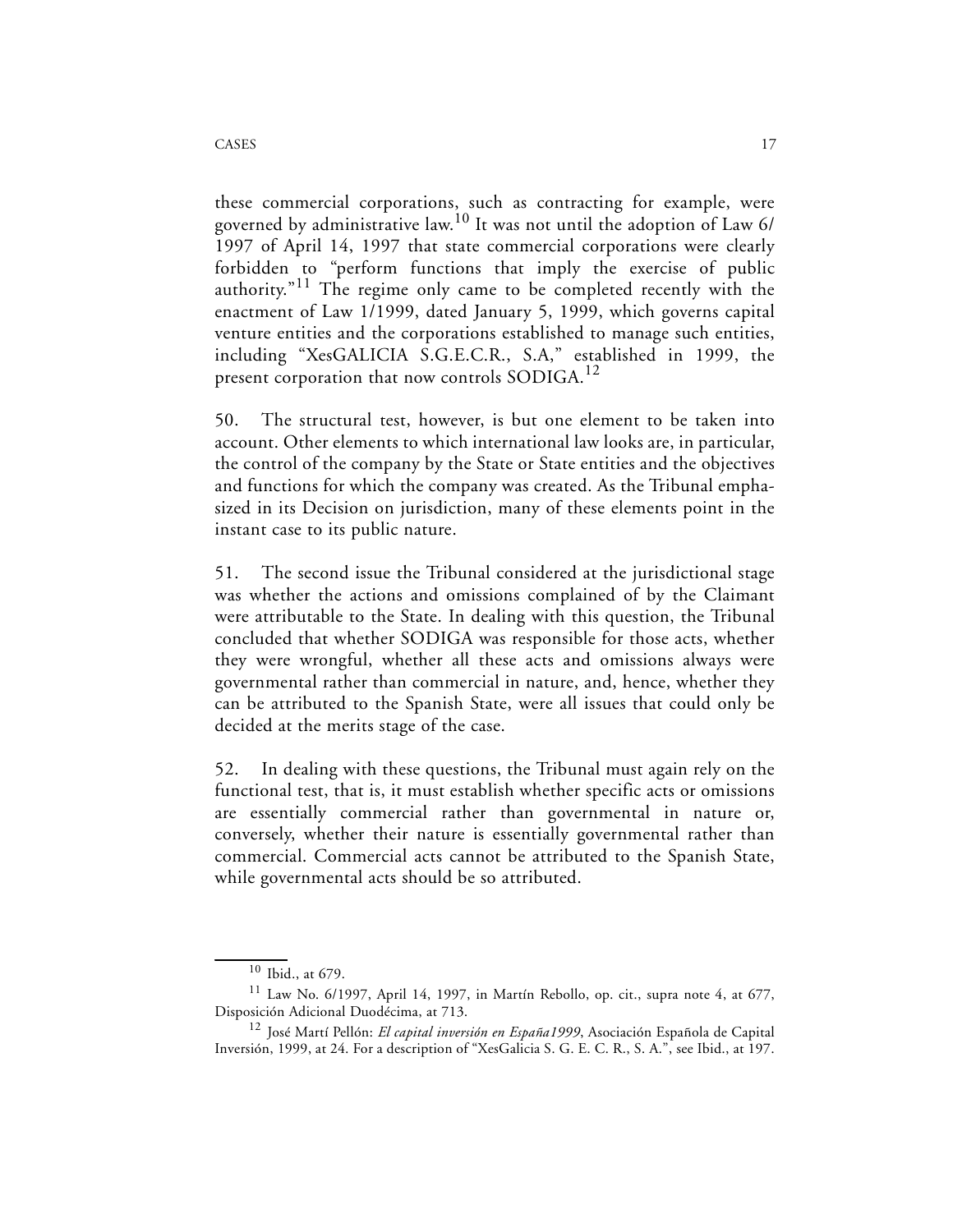53. SODIGA was incorporated in 1972 at a time when the Spanish State pursued an active policy of industrial promotion, particularly in depressed areas of the country. This policy was specifically designed by the public sector to encourage the industrial development of Spain. To this end not less than twenty-two such entities were created in different regions of the country. Only four such entities were related to the private sector. All others, including SODIGA, were closely related to the *Instituto Nacional de Industria* and to the respective *Comunidades Autonomas* which, in the case of SODIGA, was the *Xunta de Galicia*. 13

54. Just as in the case of EAMSA, the policy pursued by these entities was implemented by investing in newly created companies, by the grant of loans and the conclusion of contracts for the repurchase of shares, which in a sense also amounted to a deferred loan. Most of these ventures were not quite successful from a financial point of view, although they contributed to the development of the industrial and business base of the region concerned. Important shortcomings that have been identified in this policy were the lack of a specific legal and fiscal framework, difficulties in recovering the investments made and the lack of professional expertise. These shortcomings were aggravated by political pressures to support investments of doubtful viability.<sup>14</sup>

55. Because of the problems that were encountered under the original approach, the entities here in question embarked on a reorientation of their functions. Beginning in the late 1980's, they started to adopt a more businessoriented approach, particularly in order to be able to confront the growing competition from European financial institutions that came to Spain following its incorporation into the European Economic Community. As a result of this new orientation, investments in newly formed companies diminished significantly. Later the number of companies in which investments were made also diminished, and capital was invested in consolidated companies, generally by means of leveraged buy-outs, management buyouts or management buy-ins.<sup>15</sup> At the same time, small investments gradually diminished. They were replaced by larger volume investments in each operation and company.

<sup>13</sup> Ibid., at 39-40.

 $14$  Ibid., at 40.

<sup>&</sup>lt;sup>15</sup> Ibid., at 45-46.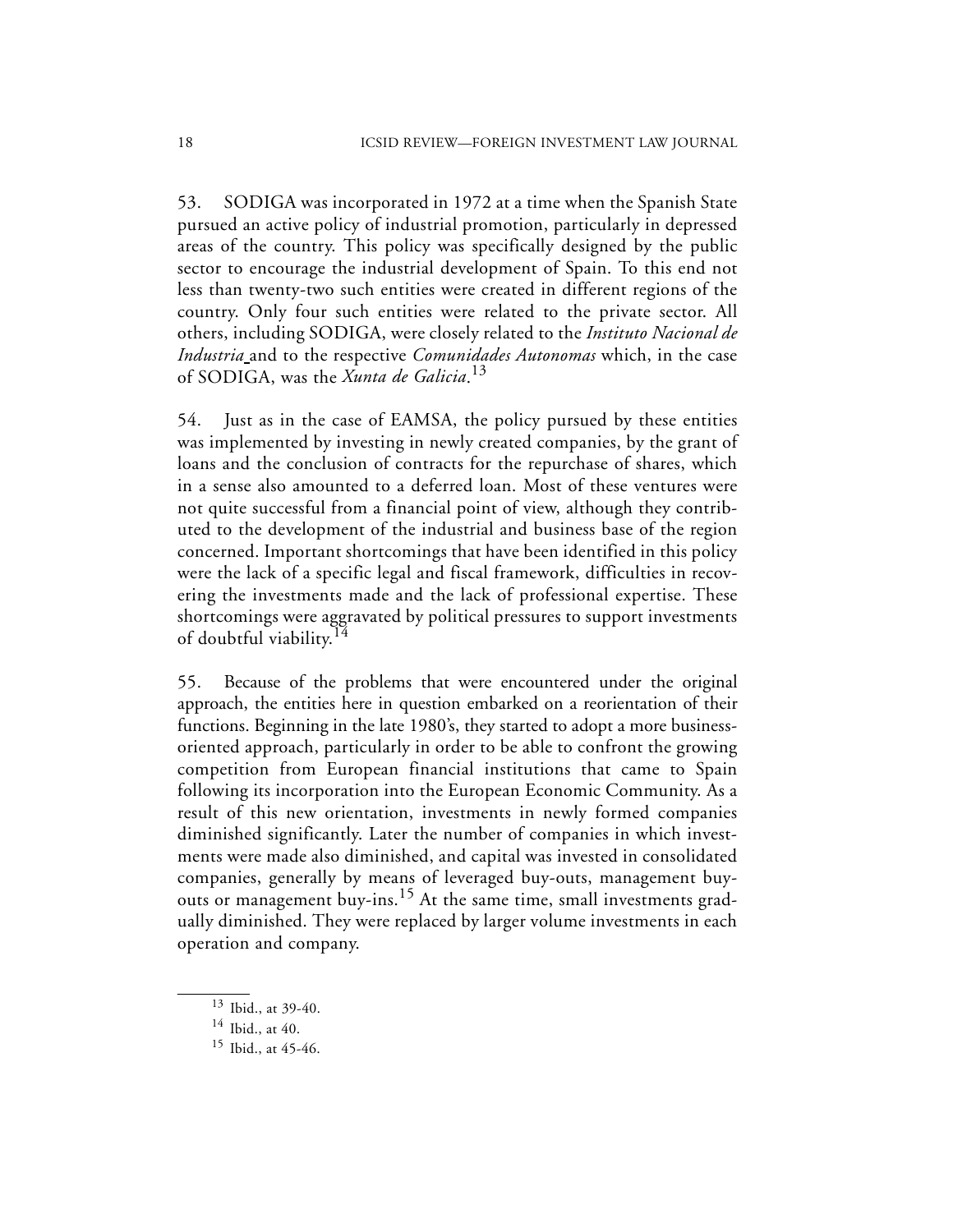56. The end result of this reorientation was that in the 1990's these entities became active participants in a flourishing market economy. A number of investment projects were discontinued and some recovery of capital took place, either directly or by means of the sale of shares in the stock market.<sup>16</sup> A Spanish Association of Investment Capital, formerly the Spanish Association of Capital-Risk Entities, was created in 1986. It and the corresponding association of comparable European entities, in which SODIGA also participated, have been instrumental in bringing about this transformation. Some of the changes and resulting developments were most helpfully explained to the Tribunal by the President of SODIGA and now President of "XesGALICIA S.G.E.C.R., S.A.", Mr. Luis Fernández García, during the oral hearings in these proceedings.

57. At the time EAMSA was established, SODIGA was in the process of transforming itself from a State-oriented to a market-oriented entity. While originally a number of SODIGA's functions were closer to being governmental in nature, they must today be considered commercial in nature. But at the time of transition, there was in fact a combination of both, some to be regarded as functions essentially governmental in nature and others essentially commercial in character. As mentioned above, this is the dividing line between those acts or omissions that can be attributed to the Spanish State and those that cannot. The Tribunal must accordingly categorize the various acts or omissions giving rise to the instant dispute.

## *Responsibility for mistaken advice.*

58. The second main contention by the Claimant, as noted above, is that the project failed because SODIGA provided faulty advice regarding the cost of the project, which turned out to be significantly higher than originally estimated. According to the Claimant, the first draft investment project was based on a report by SODIGA, dated May 1989, which was made in order to determine the viability of the project. Claimant submits that the final cost of the investment would have been 300% higher had the project been completed.

59. The Tribunal has already noted that Spain rejected this contention. It argued that Mr. Maffezini was responsible for the commissioning of a

<sup>16</sup> Ibid., at 30-31.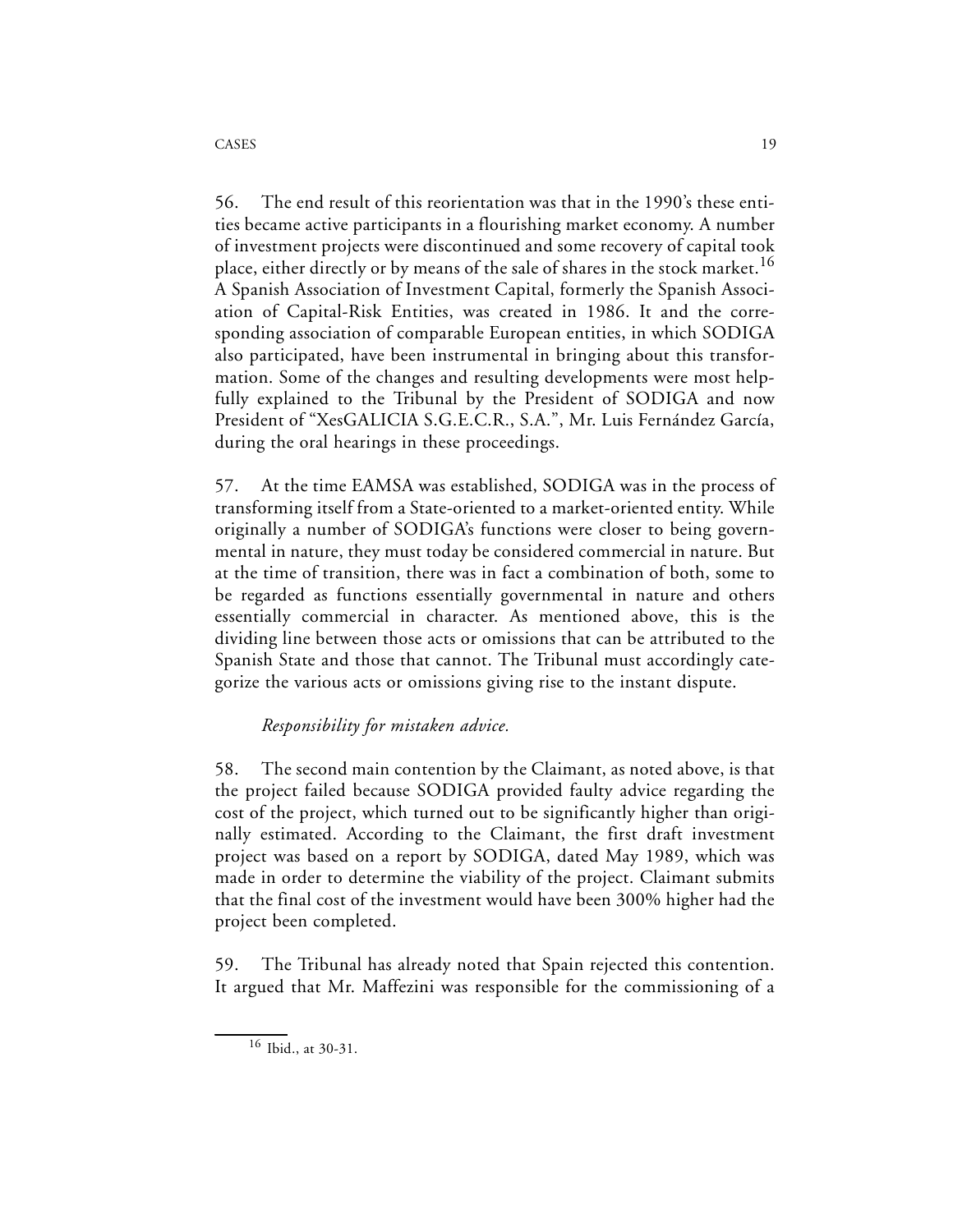feasibility study for the project, and that SODIGA's estimates were designed solely for its own internal purposes to enable it to decide whether to participate in the new company. Spain also submitted that the investor was an experienced businessman and that he and his team of professionals prepared the project. SODIGA's advice was never requested and EAMSA was not induced to invest. Furthermore, the technical study regarding costs was prepared at the request of EAMSA by a consulting firm—COTECNO. Spain contended, furthermore, that the increased cost amounted to no more than 21% and that it was due to specification changes ordered by Mr. Maffezini. According to Spain, once the increase in cost attributable to the changed specifications is deducted from the original estimate, the cost per square meter constructed does not differ significantly from the estimated figure.

60. According to Spain, what really went wrong was that the project was ill conceived. No market studies were undertaken, Spain's public services provided free information but were not supposed to provide professional advice, the plot of land was not appropriately examined and required additional work, and the specifications were changed with regard to both the quality and quantity of the construction that had been envisaged. Mr. Maffezini was responsible for all these problems, and it was he who eventually decided to stop the work and dismiss all EAMSA's employees.

61. The Tribunal has carefully examined all of these contentions. In doing so, it has taken account of the fact that one of the functions of SODIGA and her sister institutions in Spain was to provide information to investors and businessmen in order to promote the industrialization of the region concerned. In this connection, it is apparent that SODIGA did more than merely provide EAMSA with information. It made available to EAMSA a number of other services. SODIGA provided EAMSA with office space during the start-up period and accounting services that included assistance with the disbursement for the payment of bills and other expenditures. There was, as a result, considerable interaction between SODIGA's officials and EAMSA employees, in the course of which the project, its costs and returns, and the viability and prospects of the proposed investment were explored by them at some length.

62. The Tribunal is satisfied, however, that SODIGA was not discharging any public functions in providing the aforesaid information assistance to EAMSA. This type of activity does not ordinarily go beyond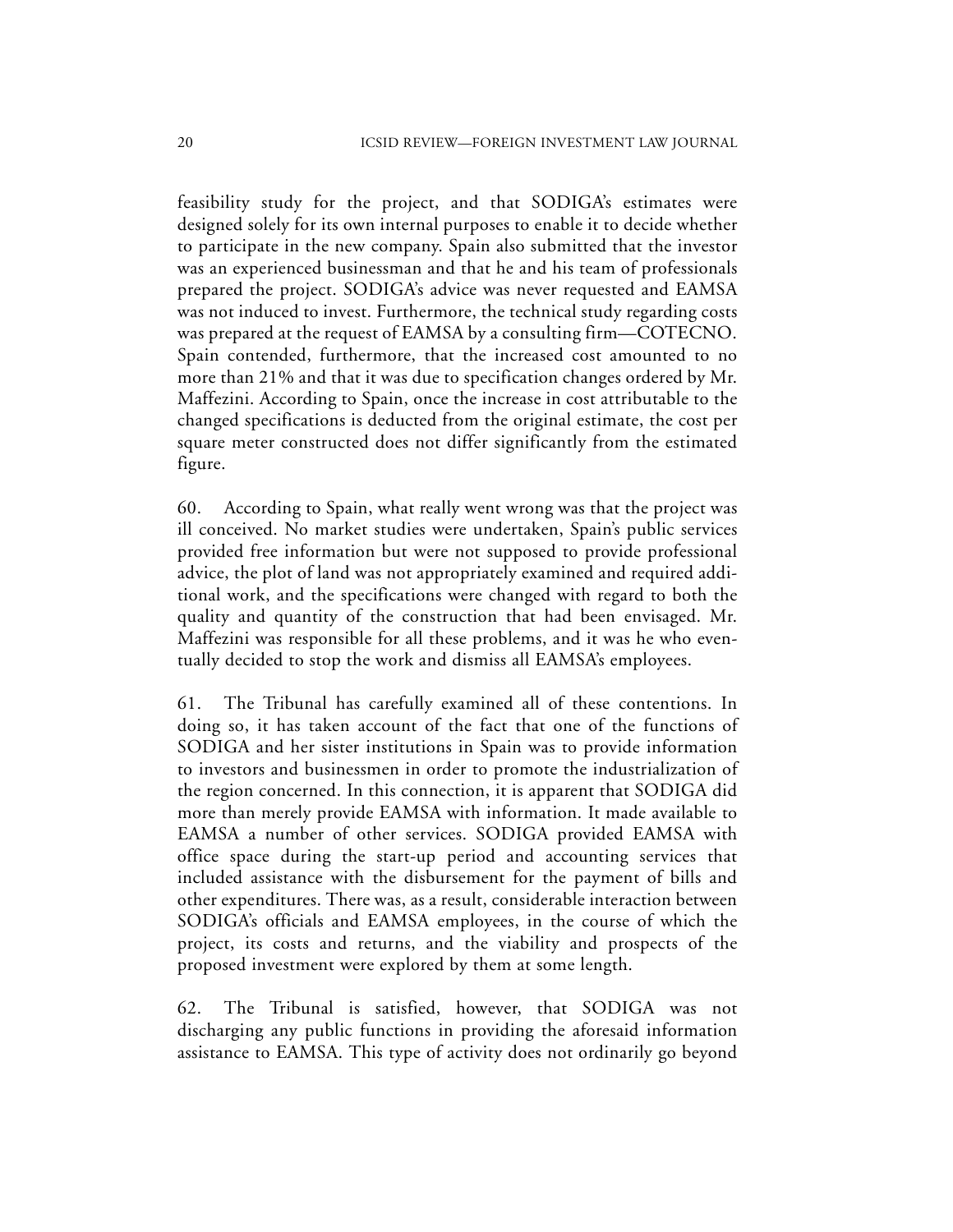the commercial assistance that many financial and commercial entities provide to their prospective customers. Some of the other services provided, however, do have a connection with other aspects of the claim.

63. The Tribunal is also satisfied, after hearing expert and witness testimony on these issues, that the feasibility study made by SODIGA, whether faulty or not, was intended solely for SODIGA's internal purposes of deciding on its own participation in the capital of EAMSA and that it was not intended to serve as a substitute for the study the investor commissioned by hiring COTECNO. Hence, SODIGA cannot be held responsible for cost overruns, whatever their real amount might have been. Moreover, SODIGA's membership on the board of EAMSA, an aspect that has also been raised by the claimant so as to justify an attribution of responsibility in this connection, was also consistent with normal business arrangements. Subsidies were granted by the Spanish State and the *Xunta de Galicia* at the request of EAMSA and not by SODIGA, thus neither providing a link to potential attribution of responsibility to the latter. Even the preferential rates applied to SODIGA's loans were paid for by the *Xunta de Galicia* by way of reimbursement.

64. In this connection, the Tribunal must emphasize that Bilateral Investment Treaties are not insurance policies against bad business judgments. While it is probably true that there were shortcomings in the policies and practices that SODIGA and its sister entities pursued in the here relevant period in Spain, they cannot be deemed to relieve investors of the business risks inherent in any investment. To that extent, it is clear that Spain cannot be held responsible for the losses Mr. Maffezini may have sustained any more than would any private entity under similar circumstances.

### *Responsibility for Environmental Impact Assessment.*

65. The Claimant also contends that SODIGA is responsible for the additional costs resulting from the EIA because EAMSA was pressured to go ahead with the investment before that process was finalized and its implications were known. This pressure, according to Claimant, was exercised for political reasons by the authorities of the *Xunta de Galicia* and the local municipality. Claimant's decision to stop the construction work was directly related to this additional increase in the costs of the project.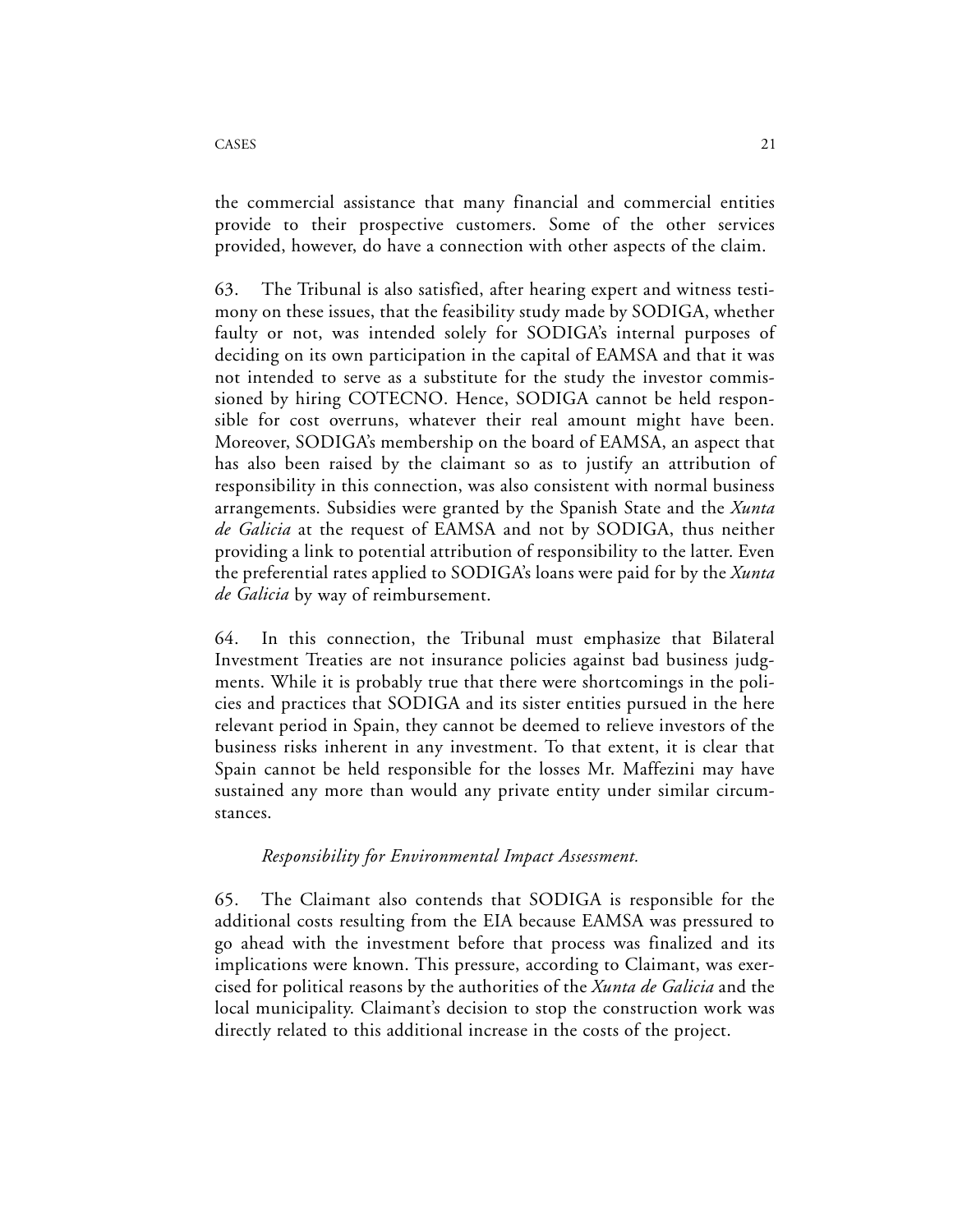66. The Kingdom of Spain is of the view that Mr. Maffezini was fully aware of the requirements of the EIA and decided to acquire the land and proceed with the construction before its approval, and that he did so against the advice of his own employees and consultants. The Claimant was specifically informed of the applicable legal requirements in Spain and under the European Economic Community, particularly as the project involved the highly toxic chemical industry. The initial EIA study prepared by EAMSA was insufficient and the *Xunta de Galicia* had to request supplemental information. Once this information was submitted, the approval of the EIA proceeded expeditiously. No pressure was applied on EAMSA and the decision to discontinue the project was entirely unrelated to the EIA.

67. The Tribunal has carefully examined these contentions, since the Environmental Impact Assessment procedure is basic for the adequate protection of the environment and the application of appropriate preventive measures. This is true, not only under Spanish and EEC law, but also increasingly so under international law.<sup>17</sup>

68. The Tribunal notes that in Spain there is a Constitutional mandate relating to the protection of the environment, which finds expression in Article 45 of the Constitution of 1978.<sup>18</sup> Paragraph 2 of this Article states that "[t]he public authorities, relying on the necessary public solidarity, shall ensure that all natural resources are used rationally, with a view to safeguarding and improving the quality of life and protecting and restoring the environment."19 This mandate applies not only to the General Administration of the State but also to the Autonomous Communities and Municipalities.20 Specific legislation has been enacted to fulfill this

<sup>&</sup>lt;sup>17</sup> See for example the Convention on Environmental Impact Assessment in a Transboundary Context, Espoo, February 25, 1991, and see generally Philippe Sands: *Principles of International Environmental Law*, Vol. 1, 1995, Chapter 15: "Environmental Impact Assessment", 579-595.

<sup>18</sup> Constitución Española, December 27, 1978, *Boletín Oficial del Estado*, No. 311. December 29, 1978, Article 45.

<sup>19</sup> As translated in European Court of Human Rights, Case *López Ostra v. Spain*, Case No. 41/1993/436/515, December 9, 1994, paragraph 23.

<sup>20</sup> Ramón Martín Mateo: "The Environmental Law System", in N. S. J. Koeman: *Environmental Law in Europe*, 1999, Chapter 15: "Environmental Law in Spain", 497, at 497-499.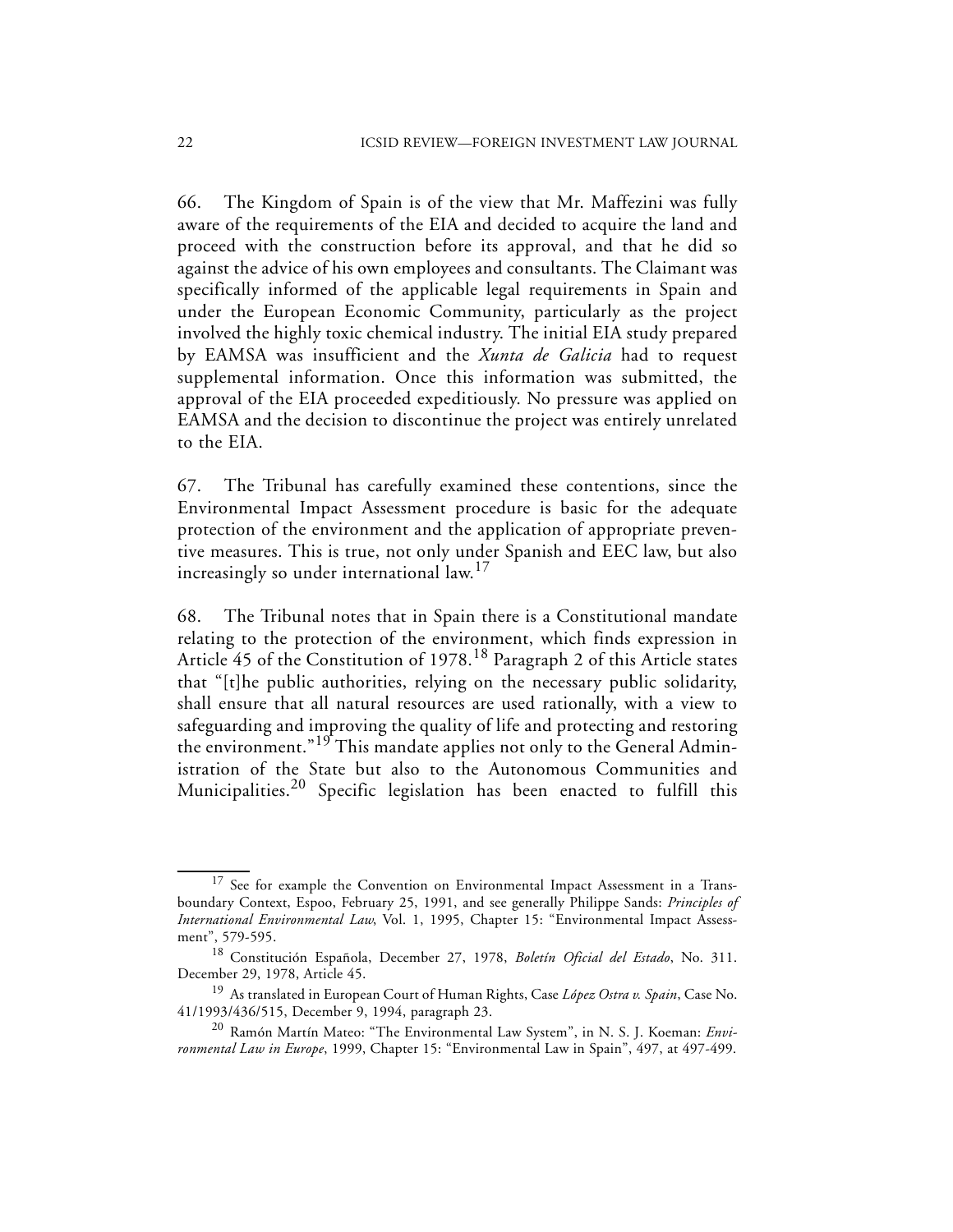mandate, including the Law on Toxic and Hazardous Waste<sup>21</sup> and other instruments.<sup>22</sup>

69. Particularly noteworthy is the legislation on EIA. Strict procedures in this respect are provided in EEC Directive  $85/337$  of June 27,  $1985^{23}$ and in Spain's Royal Legislative Decree No. 1302/1986 of June 28, 1986.<sup>24</sup> Chemical industries are specifically required under both measures to undertake an EIA. Public information, consultation with pertinent authorities, licensing and other procedures are also a part thereof.<sup>25</sup> The EEC Directive, like the one that later came to amend  $\text{i}t$ ,  $^{26}$  requires "that an EIA is undertaken before consent is given to certain public and private projects considered to have significant environmental implications."27 Suspension of projects can be ordered under Spanish law, particularly if work thereon is begun before the EIA is approved.<sup>28</sup>

70. There can be no doubt that EAMSA's project required an EIA and that both Mr. Maffezini and his employees were aware that this was so. The record is abundantly clear with regard to the exchange of correspondence and other communications on the issue of environmental requirements. Apart from the general principle that ignorance of the law is no defense, there is evidence in this case that the Claimant was informed of these requirements. That was why COTECNO was also asked to prepare the initial EIA study as part of its broader study on costs. It appears to the Tribunal that the investor, as happens so often, tried to minimize this requirement so as to avoid additional costs or technical difficulties. Moreover, the Claimant has also not

 $21$  Law No. 20, May 14, 1986, as discussed in Martín Mateo, loc. cit., supra note 20, at 504.

<sup>&</sup>lt;sup>22</sup> On the Spanish environmental legislation see generally Martín Mateo, loc. cit., supra note 20, and Carlos de Miguel Perales: "Practical Questions of Environmental Law", in Koeman, op. cit. and chapter cit., supra note 20, 508.

<sup>23</sup> EEC Directive 85/337, June 27, 1985, *Official Journal of the European Community,* No. L175/40, July 5, 1985.

<sup>24</sup> Real Decreto Legislativo No. 1302/1986, June 28, 1986, *Boletín Oficial del Estado,* No. 155, June 30, 1986, 23733.

<sup>25</sup> De Miguel Perales, loc. cit., supra note 22, at 508-511.

<sup>26</sup> EEC Directive 97/11, *Official Journal of the European Community,* L73/5, 1997.

<sup>27</sup> Laurens Jan Brinkhorst: "European Environmental Law: an Introduction", in Koeman,

op. cit., supra note 20, 1, at 15.

<sup>28</sup> Decree No. 1302, cit., supra note 24, Article 9. 1.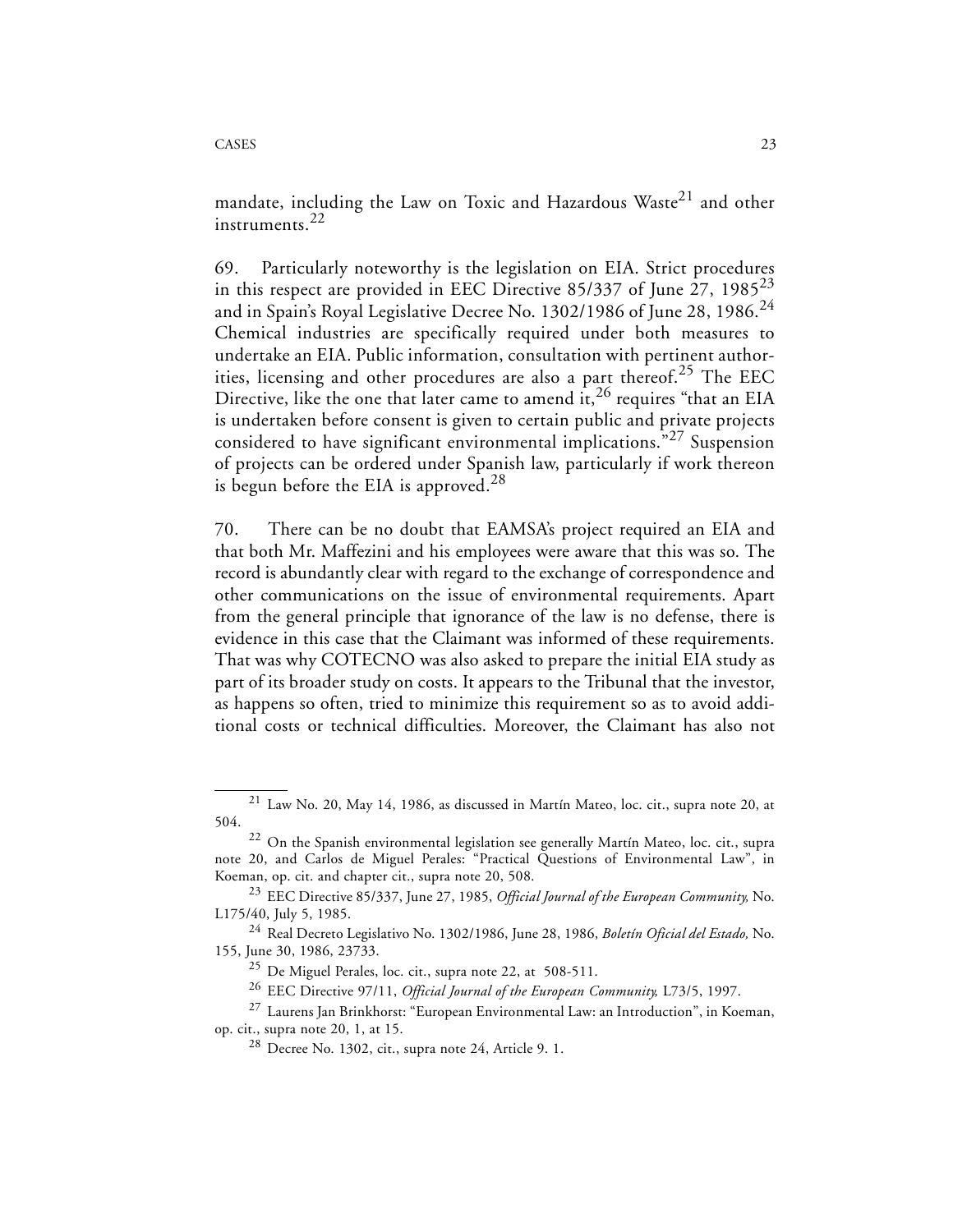substantiated, much less proved, the costs or damages attributable to the handling of the EIA by the Spanish authorities.

71. The Kingdom of Spain and SODIGA have done no more in this respect than insist on the strict observance of the EEC and Spanish law applicable to the industry in question. It follows that Spain cannot be held responsible for the decisions taken by the Claimant with regard to the EIA. Furthermore, the Kingdom of Spain's action is fully consistent with Article 2(1) of the Argentine-Spain Bilateral Investment Treaty, which calls for the promotion of investment in compliance with national legislation. The Tribunal accordingly also dismisses this contention by the Claimant.

*The transfer of funds.*

72. The Claimant also contends that 30 million Spanish Pesetas were transferred from his personal account as a loan to EAMSA, despite the fact that he had not consented to the loan. The Claimant also complains of a number of irregularities attributable to the private banks that managed his accounts, and that these acts also engage the responsibility of the *Banco de España*, Spain's Central Bank.

73. The Kingdom of Spain denies these allegations on the grounds that Mr. Maffezini had consented to the loan, had authorized the transfer of funds and had mandated Mr. Luis Soto Baños, SODIGA's representative in EAMSA, to undertake these operations. Since Mr. Soto Baños was for these purposes acting as the personal representative of Mr. Maffezini, Spain submits that his acts cannot be attributed to SODIGA. Moreover, according to Spain, alleged irregularities on the part of private banks are not the responsibility of the *Banco de España* nor of the Spanish State. Besides, Spanish courts are open to decide on any complaints Mr. Maffezini might have against these banks.

74. In late 1991, when EAMSA was experiencing financial difficulties, discussions were held on how to overcome these problems. In that context, it appears that Mr. Maffezini offered to make available the amount of 30 million pesetas. It is an established fact that on November 14, 1991, Mr. Maffezini authorized his bank to transfer such an amount to the account of EAMSA whenever requested to do so by Mr. Soto Baños. While it is true that the order was not conditioned on other events, it is clear that at that time neither the terms of the financial arrangements nor the details relating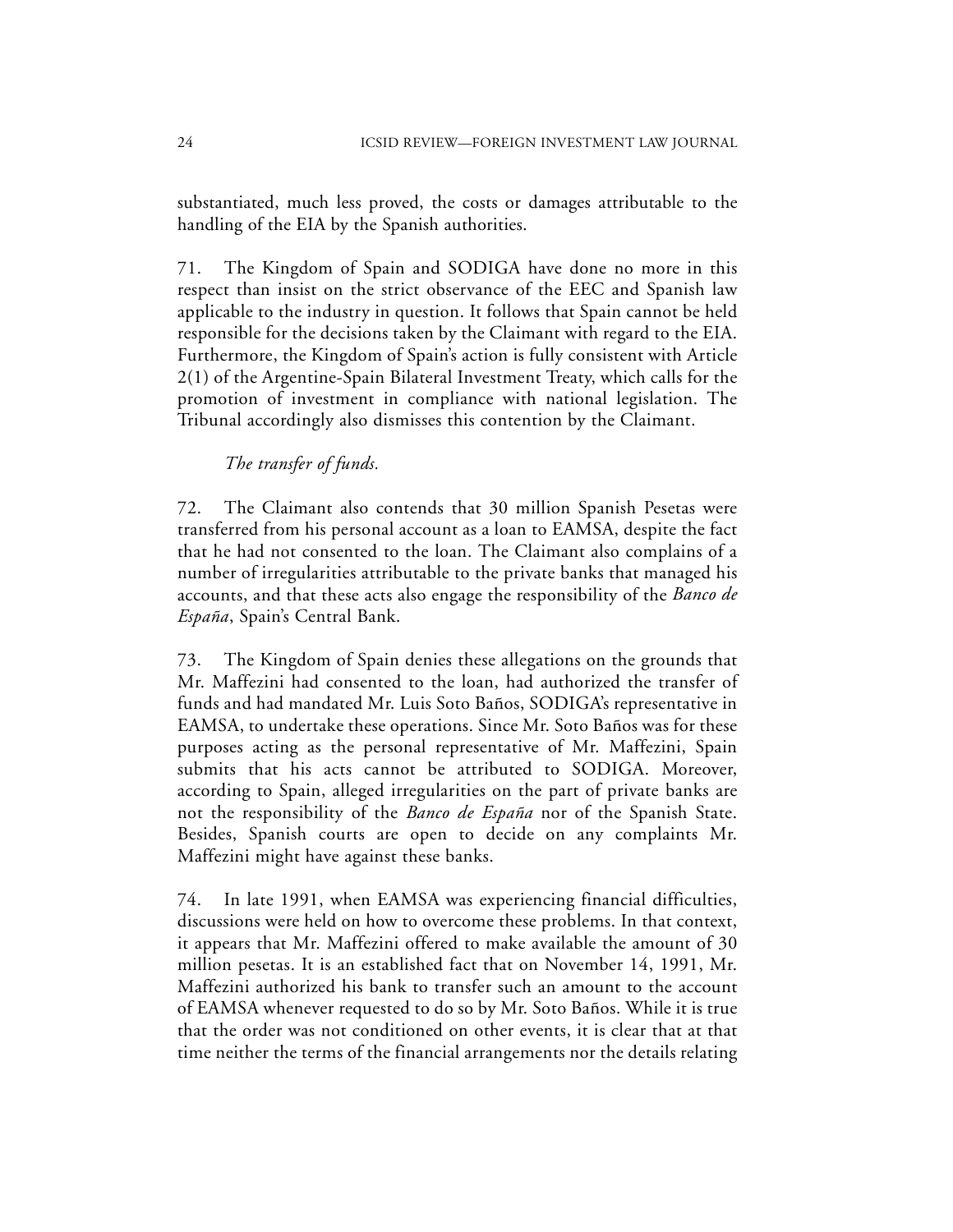to the eventual loan had been fully negotiated. The specific cash requirements of EAMSA were also not known at the time.

75. The order to transfer was given by Mr. Soto Baños on February 4, 1992. The underlying financial commitment, however, never came to be formalized in a contract binding on Mr. Maffezini, nor was the loan approved by the board of EAMSA, either before or after the transfer of the funds. In this respect the Claimant has convincingly made a distinction between the authorization to the transfer of funds, which was indeed given by him, and the translation of that transaction into a contract, which was never concluded or consented by Mr. Maffezini. The transfer authorization was apparently given on the assumption that it would be preceded by a contract, but no such contract was concluded. Mr. Soto Baños' testimony at the oral hearing confirmed that the loan was never formalized. While this kind of financial arrangement is not uncommon in emergency situations, the lack of a prior or later legally binding contract formalizing the transaction compels the conclusion that this *de facto* arrangement cannot be opposed to the Claimant against his consent.

76. The Tribunal also finds that Mr. Soto Baños was not acting in this operation as the personal representative of Mr. Maffezini but as an official of SODIGA. The oral hearings confirmed that Mr. Soto Baños discussed the transfer of these funds with the President of SODIGA and that the latter authorized him to proceed as he thought best. Similar authorization was not sought from Mr. Maffezini, even though there was time to do so. This further authorization was necessary since, although Mr. Soto Baños was authorized to transfer the funds, no agreement had been reached on the use to which the funds were to be put and on the terms of the loan. The fact that Mr. Soto Baños failed to consult with Mr. Maffezini, but sought and obtained authorization to act from the President of SODIGA, compels the conclusion that Mr. Soto Baños' action, whether within the terms of the mandate or *ultra vires*, is attributable to SODIGA.

77. It must therefore be asked whether that action is purely commercial in nature or whether it was performed in the exercise of SODIGA's public or government functions. In the latter case, it would be attributable to the Spanish State.

78. It is here that the public functions of SODIGA, discussed above, acquire special relevance. Because SODIGA was an entity charged with the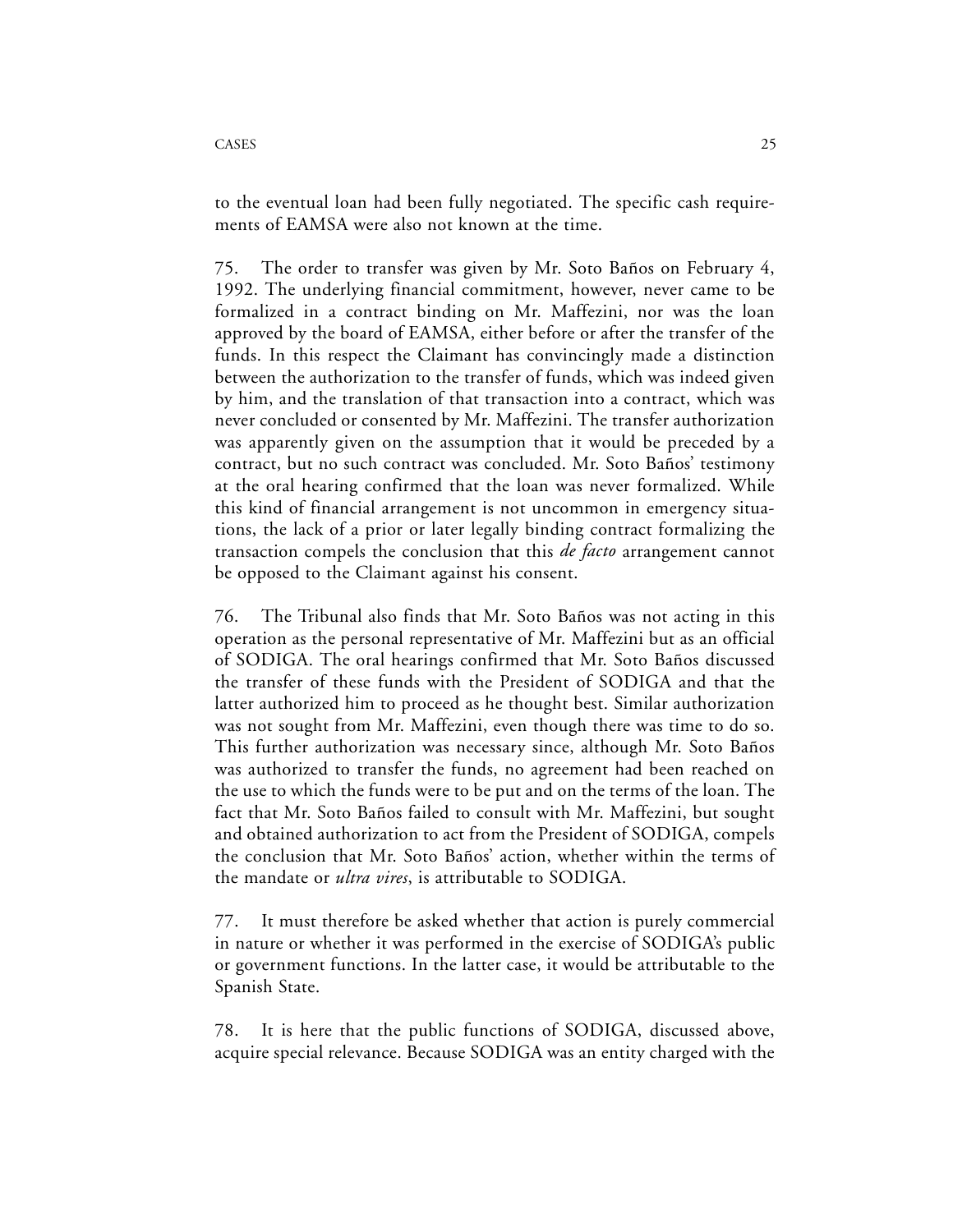implementation of governmental policies relating to industrial promotion, it performed a number of functions not normally open to ordinary commercial companies. Handling the accounts of EAMSA as a participating company, managing its payments and finances and generally intervening on its behalf before the Spanish authorities without being paid for these services, are all elements that responded to SODIGA's public nature and responsibility. Moreover, the manner in which the private banks conducted themselves in this case with regard to the loan, can be explained in large measure only because of their recognition that SODIGA's orders and instructions were entitled to be honored because of the public functions it performed in Galicia.

79. In addition, it must be noted that although the transfer was labeled a loan, in fact it amounted to an increase of the investment. This explains the inquiries made with the Ministry of Economics about whether the loan should be registered as a part of the investment. The rejoinder by the Kingdom of Spain also describes the investments made by the Claimant as comprising 35 million pesetas as a capital subscription and 30 million as a loan to EAMSA, both being submitted for registration with the Ministry of Economy.29 A decision to increase the investment taken not by Mr. Maffezini but by the entity entrusted by the State to promote the industrialization of Galicia, cannot be considered a commercial activity. Rather, it grew out of the public functions of SODIGA.

80. While it has been argued by Spain that the transfer resulted in the protection of the investment and thus ultimately benefited Mr. Maffezini by strengthening the financial condition of EAMSA, this is not a tenable proposition in view of the fact that the investor himself did not think that these steps were appropriate. Neither the fact that a credit was entered in favor of Mr. Maffezini on EAMSA's accounts, nor the argument that he could at any time recover the 30 million pesetas that had been transferred change the situation since the funds were largely spent and, hence, not really available to Mr. Maffezini.

81. The Kingdom of Spain has convincingly argued that neither the Spanish State nor the *Banco de España* is responsible for the alleged irregu-

<sup>29</sup> Memorial de Dúplica del Reino de España, May 3, 2000, at 36-37.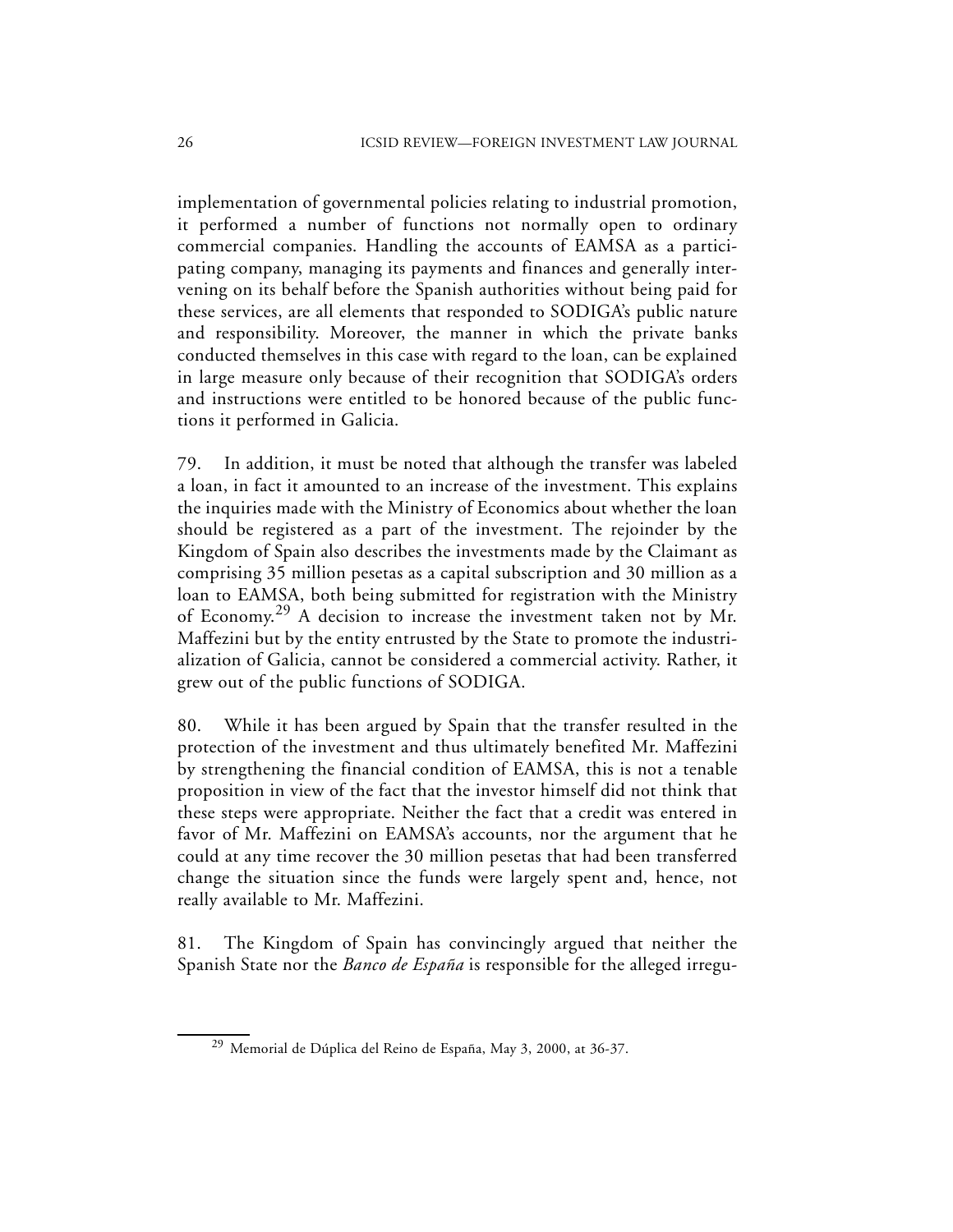larities attributed to the private banks since the Central Bank only has supervising authority over general financial and monetary operation of private banks and not over their relations with clients.

82. In accordance with Article 1214 of the Spanish Civil Code the burden of proof of the existence of an obligation rests with him who claims its fulfillment.<sup>30</sup> In this case, no written or other proof has been offered regarding the existence of a loan binding on Mr. Maffezini. On the contrary, the evidence presented to the Tribunal indicates that no legal obligation existed with regard to the loan.

83. Because the acts of SODIGA relating to the loan cannot be considered commercial in nature and involve its public functions, responsibility for them should be attributed to the Kingdom of Spain. In particular, these acts amounted to a breach by Spain of its obligation to protect the investment as provided for in Article 3(1) of the Argentine-Spain Bilateral Investment Treaty. Moreover, the lack of transparency with which this loan transaction was conducted is incompatible with Spain's commitment to ensure the investor a fair and equitable treatment in accordance with Article 4(1) of the same treaty. Accordingly, the Tribunal finds that, with regard to this contention, the Claimant has substantiated his claim and is entitled to compensation in the manner spelled out below.

*Desinvestment negotiations.*

84. The Tribunal must now examine the question of the desinvestment negotiations that took place in the period 1994-1996 and their meaning. The Tribunal is mindful of the fact that one of the difficult issues arising from the experience of industrial promotion in Spain relates to the desinvestment and recovery of the capital contributions and loans made by the risk-capital entities to the newly created companies.

85. On June 13, 1994, a meeting was held between Mr. Héctor Rodríguez Molnar, an attorney working for Mr. Maffezini, and officials of SODIGA. The meeting was specifically requested by the attorney in order to discuss a final settlement of the obligations that both EAMSA and Mr. Maffezini had with SODIGA. As it was later summarized in a letter by

 $30$  Código Civil, Article 1214, and notes by Francisco Javier Fernández-Urzainqui, 1999, at 318.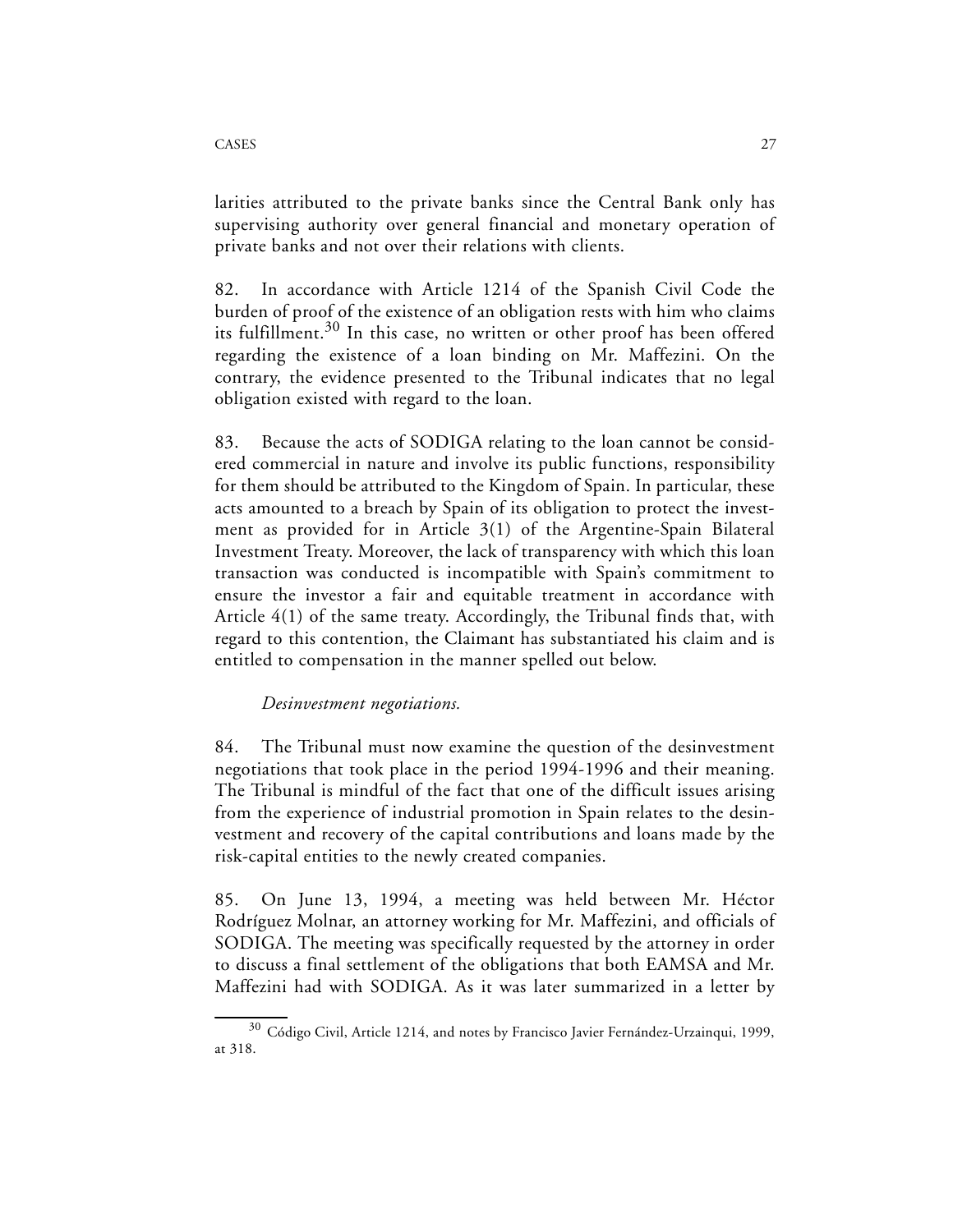SODIGA's President dated June 23, 1994, Mr. Rodríguez Molnar proposed an arrangement at this meeting that would have had the effect of cancelling all EAMSA's and Mr. Maffezini's obligations in exchange for the assets of EAMSA, amounting to 23,604,168 pesetas. This discussion was confirmed by Mr. Rodríguez Molnar at the oral hearings of this Tribunal at which he appeared as a witness for the Claimant.

86. It has also been demonstrated that SODIGA countered this offer by demanding an additional 2 million pesetas from Mr. Maffezini. This proposal was rejected by Mr. Maffezini. After the first demarches by the Argentine embassy in Madrid, SODIGA's President wrote to Mr. Maffezini on June 13, 1996, stating that in the spirit of reaching an amicable solution SODIGA was prepared to accept the settlement discussed two years earlier with Mr. Rodriguez Molnar, that is, SODIGA waived payment of the additional 2 million pesetas. At this time, however, Mr. Maffezini was already embarked on preparations to submit the matter to ICSID, and the settlement negotiations were not pursued further.

87. The Kingdom of Spain has argued that the proposal made by Mr. Rodríguez Molnar in 1994 constitutes an offer that was never withdrawn, and that its acceptance by SODIGA two years later resulted in a legally binding contract which the Claimant could not now ignore. In Spain's view, this desinvestment settlement was the only question that could be brought before this Tribunal.

88. The Tribunal considers that at the time these negotiations were taking place, the parties did not believe that they were concluding a contract. Instead, the evidence suggests that they assumed that they were engaging in negotiations that might produce an eventual settlement. Negotiation with banks and financial entities are commonly resorted to in order to resolve questions concerning the payment of loans, capital contributions and other aspects of a business; in essence, these are negotiations designed to reach agreement on the amounts involved. The President of SODIGA confirmed this understanding in his letter of June 13, 1996, when he stated that SODIGA was prepared to settle "in terms similar to the negotiations undertaken at its time with Mr. Rodríguez Molnar." There is no reference to any contract or its finalization by this acceptance.

89. The Tribunal has also examined this matter from the point of view of Spanish law. Article 1262 of the Spanish Civil Code simply provides that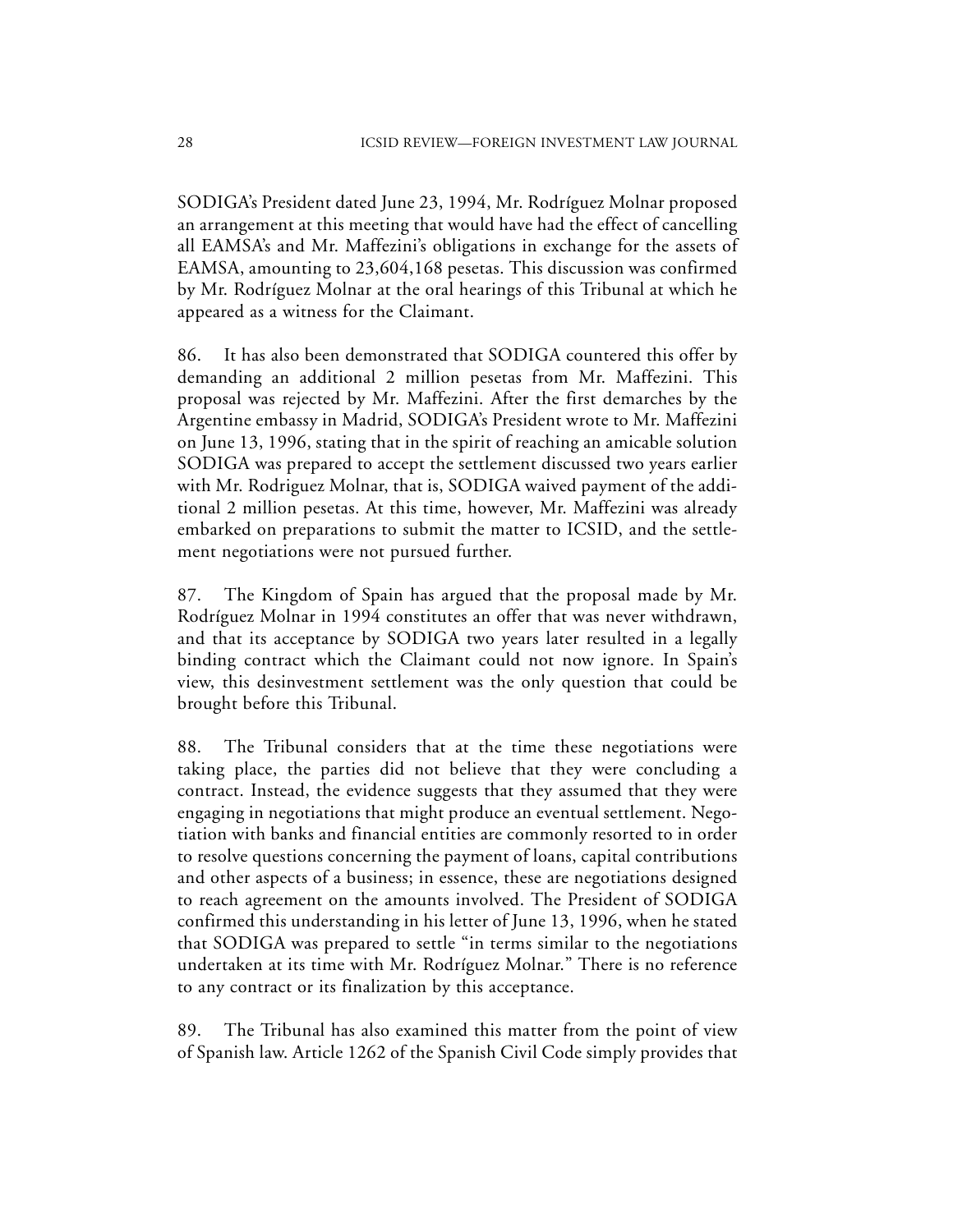#### CASES 29

"Consent is expressed by the concurrence of the offer on the object and cause that will constitute the contract and its acceptance."<sup>31</sup> Article 54 of the Spanish Commercial Code elaborates the point further by providing that "Contracts made by correspondence shall be perfected when there is a reply accepting the offer or the conditions with which the offer was modified." $32$  These provisions assume that there was an intention to make an offer with a view to concluding a contract, which was not true of the negotiations described above. Here it is not relevant that the original "offer" was not withdrawn.

90. Even if the offer was likely to lead to the conclusion of the contract, its acceptance would have to be unconditional. A conditional acceptance amounts to a counter-offer that must be accepted by the original offeror.<sup>33</sup> SODIGA's acceptance was conditioned on the payment of an additional 2 million pesetas and was thus a counter-offer. It was expressly rejected by Mr. Maffezini. From a legal point of view then the original offer lapsed and there was no consent, no contract and no liability. Moreover, the letter from SODIGA's President of June 13, 1996 cannot consequently be considered an acceptance of the original offer. It was a new offer in similar terms that would require Mr. Maffezini's acceptance, which he did not give. It is well established under the Spanish Civil Code and the writing of eminent commentators that courts may treat an offer as withdrawn or lapsed if acceptance is not timely, that is, when it does not take place within a reasonable period of time.34 Hence, even if one were to assume, *arguendo,*

<sup>&</sup>lt;sup>31</sup> Código Civil, Article 1262, and notes by Fernández-Urzainqui, cit., supra note 30, at 327. See in particular Manuel Albaladejo: *Derecho Civil*, II, Vol. 1, Tenth edition, 1997, at 374- 375, with reference to a judicial decision of December 14, 1964, relating the offer and acceptance to the intention of producing legal effects.

<sup>32</sup> Código de Comercio, Article 54.

<sup>33</sup> Albaladejo, op. cit., supra note 31, at 385, describing the counter-offer as a second offer that follows the rejection of the first and with reference to a judicial decision of March 14, 1973.

<sup>34</sup> See, for example, Calixto Valverde y Valverde: *Tratado de Derecho Civil Español*, 1926, at 241, with reference to a judicial decision of October 2, 1867. This author comments in particular: "Estimamos también, que de si las circunstancias se dedujere que ha transcurrido con exceso un plazo prudencial para que el aceptante haya podido recoger la oferta, los tribunales podrán considerar en ese caso retirada, o mejor dicho, caducada la oferta", at 241. See also Federico Puig Peña: *Tratado de Derecho Civil Español*, Tomo IV, Vol. II, 1951, at 53 and Albaladejo, op. cit., supra note 31, at 390 with reference to the circumstances of the case and the nature of the matter.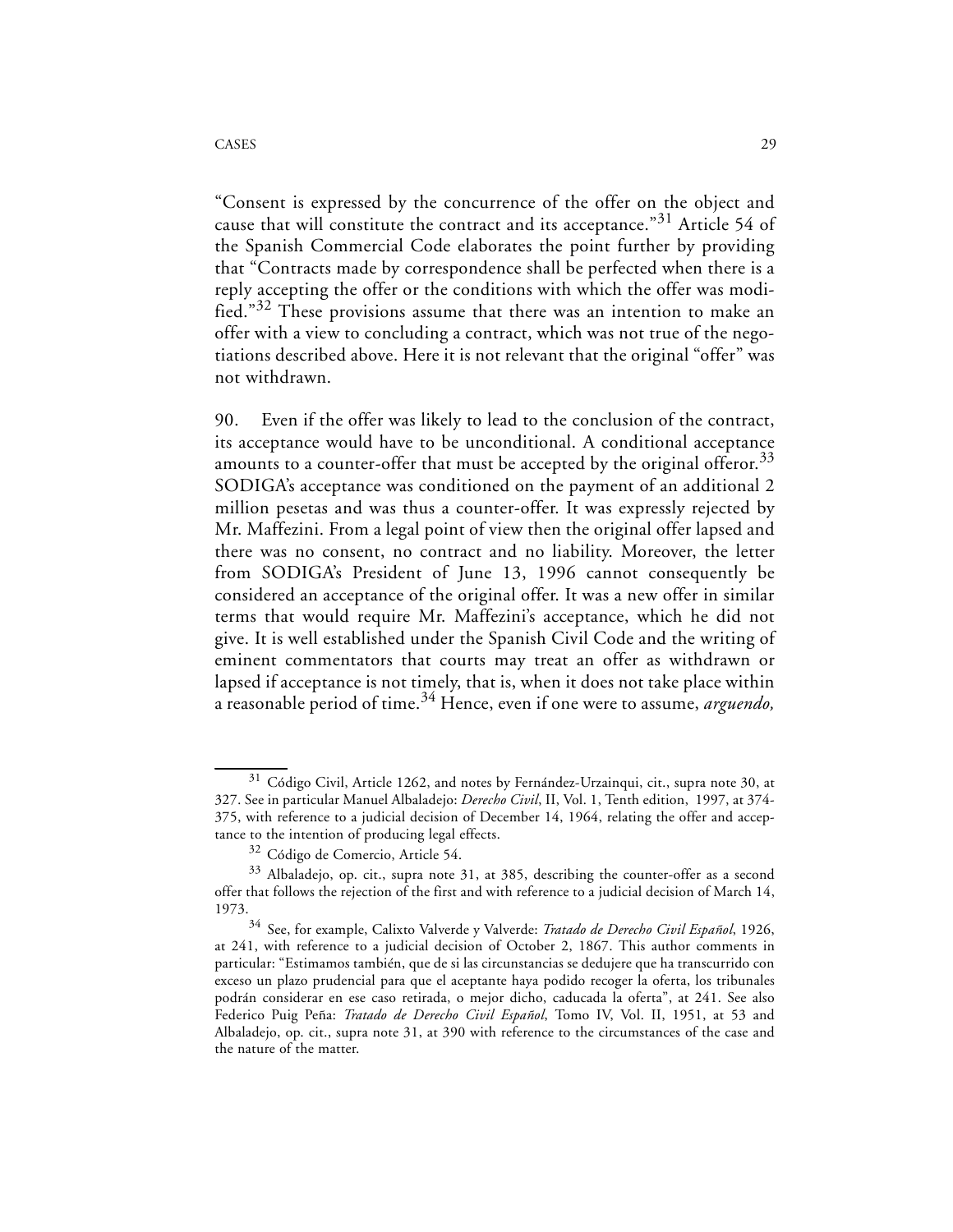that there had been offer, its acceptance two years later would certainly not be timely.

91. It follows from what has been said above that no contract was concluded regarding the desinvestment and that neither party had assumed a legally binding commitment with regard thereto.

## *Limitation period.*

92. The Kingdom of Spain has also argued that even if it were found to have incurred some liability in this case, the claim against it was barred by a one-year statute of limitation that applies to claims for compensatory damages against the State, as provided in Article 142.2 of Law 30/92.

93. Although it is true that this statute of limitation exists, it cannot apply to claims filed under the ICSID Convention.

## *Compensation and interest.*

94. The Tribunal now turns to the question of compensation for the claim that has been upheld.

95. The parties have not disputed the sum that was transferred, which amounts to 30 million Spanish Pesetas.

96. This sum is subject to the payment of interest. Since the funds were withdrawn from a time-deposit account of Mr. Maffezini, it is appropriate in this case to order the payment of interest compounded on an annual basis from February 4, 1992 until the date of the Award. The Tribunal considers reasonable to fix as interest rate the LIBOR rate for the Spanish peseta for each annual period since February 4, 1992 and for the proportion that corresponds to the period between February 4, 2000 and the date of the Award.35 The interests therefore amount to ESP 27,641,265.28 (twenty-seven million six hundred forty one thousand two hundred and sixty-five Spanish pesetas and 28 cents).

<sup>35</sup> In accordance with British Bankers Association Financial Data.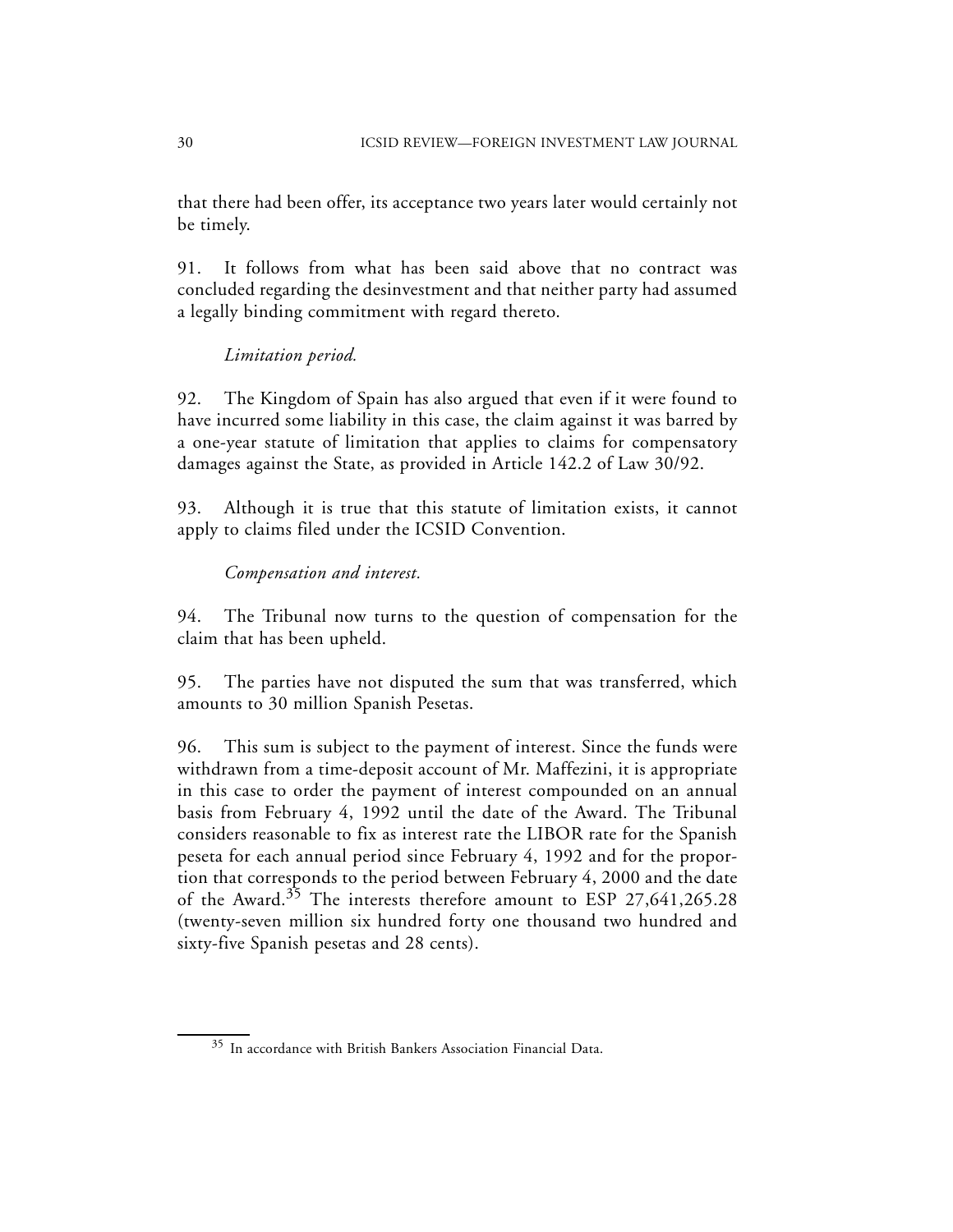97. Accordingly, the Tribunal finds that the total amount of compensation, including interest, that the Kingdom of Spain is to pay the Claimant is ESP 57,641,265.28 (fifty-seven million six hundred forty one thousand two hundred and sixty-five Spanish pesetas and 28 cents). The Kingdom of Spain shall make such payment within a period of 60 days as of the date of this Award. Should the payment of this amount not be made within the period specified above, the amount shall accrue interests at a rate of 6% per annum, compounded monthly, as of the date of the Award to the date of payment.

98. As for the expenses incurred in these proceedings, including the charges for the use of the facilities of the Centre and the fees and expenses of the Tribunal, it holds that these institutional expenses shall be borne equally by the parties.

99. As for the expenses and legal costs of counsel for the parties, the Tribunal decides that each party shall bear the entirety of its own expenses and legal fees for its own counsel, considering that each party has been successful on the key points of their respective positions.

100. The Tribunal expresses its appreciation to counsel for both parties, distinguished Argentine and Spanish lawyers, for the outstanding professionalism and cooperation which they demonstrated in this case.

### **E. Decisions**

For the reasons stated above the Tribunal unanimously decides that:

(1) The Kingdom of Spain shall pay the Claimant the amount of ESP 57,641,265.28 (fifty-seven million six hundred forty one thousand two hundred and sixty-five Spanish pesetas and 28 cents).

(2) Each of the parties shall bear the entirety of its own expenses and legal fees for its own counsel.

(3) All other claims are dismissed.

So Decided.